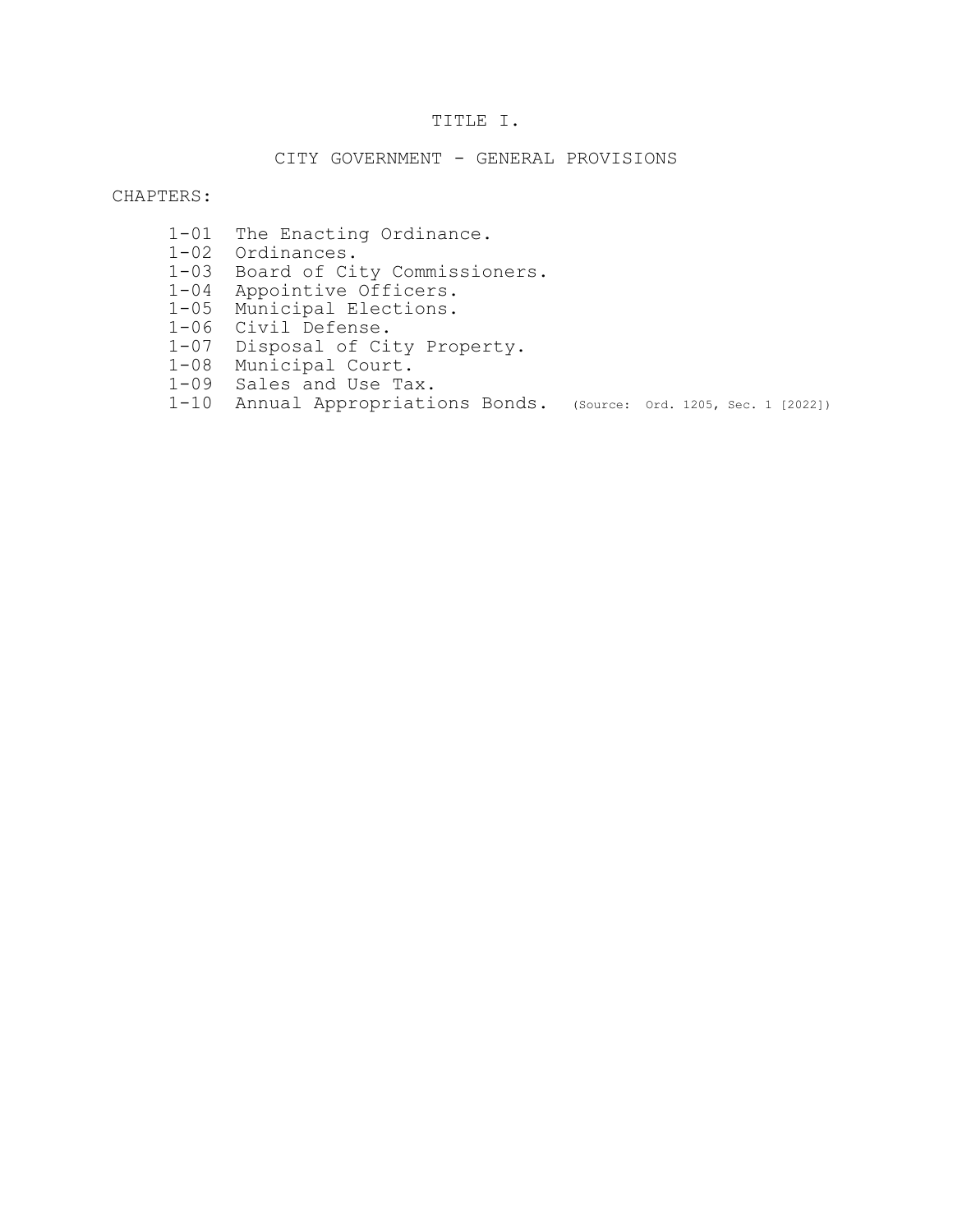### THE ENACTING ORDINANCE.

SECTIONS:

| $1 - 0101$ . | Title of Ordinances.                                       |
|--------------|------------------------------------------------------------|
| $1 - 0102$ . | Ordinances to Remain in Effect.                            |
| $1 - 0103$ . | Repeal--Exceptions.                                        |
| $1 - 0104$ . | Separability Provisions.                                   |
| $1 - 0105$ . | Existing Licenses and Permits.                             |
| $1 - 0106$ . | New Licenses and Permits.                                  |
| $1 - 0107$ . | Requirements for City Approvals. (Ord. 1120, Sec. 1, 2018) |
| $1 - 0108$ . | Requirements for City Approvals - Exceptions. (Ord. 1120,  |
|              | Sec. 1, 2018)                                              |

1-0101. TITLE OF ORDINANCES. The ordinances of the City of West Fargo shall be known as the Revised Ordinances of 1990 of the City of West Fargo, North Dakota.

1-0102. ORDINANCES TO REMAIN IN EFFECT. All previously adopted ordinances and amendments thereto, shall remain in full force and effect until repealed or amended by the governing body of the City of West Fargo.

1-0103. REPEAL--EXCEPTIONS. All ordinances of the City of West Fargo adopted prior to July 30, 1990, are hereby repealed, except the following ordinances which shall continue in full force and effect regardless of the fact that they are herein omitted.

- 1. All existing ordinances or any part thereof creating contract obligations on the part of the City, which obligations shall remain binding until fully performed by the parties thereto.
- 2. All existing ordinances establishing special improvement districts.
- 3. All existing ordinances levying taxes for previous years which are still unpaid or for future years under the provisions of any law relating to the issuance of municipal bonds, warrants, certificates of indebtedness, or other municipal obligations, whether general or special.
- 4. All salary and appropriation ordinances.
- 5. Any and all other ordinances adopted in said Revised Ordinances of 1990 by reference, although the same are not set forth in full therein.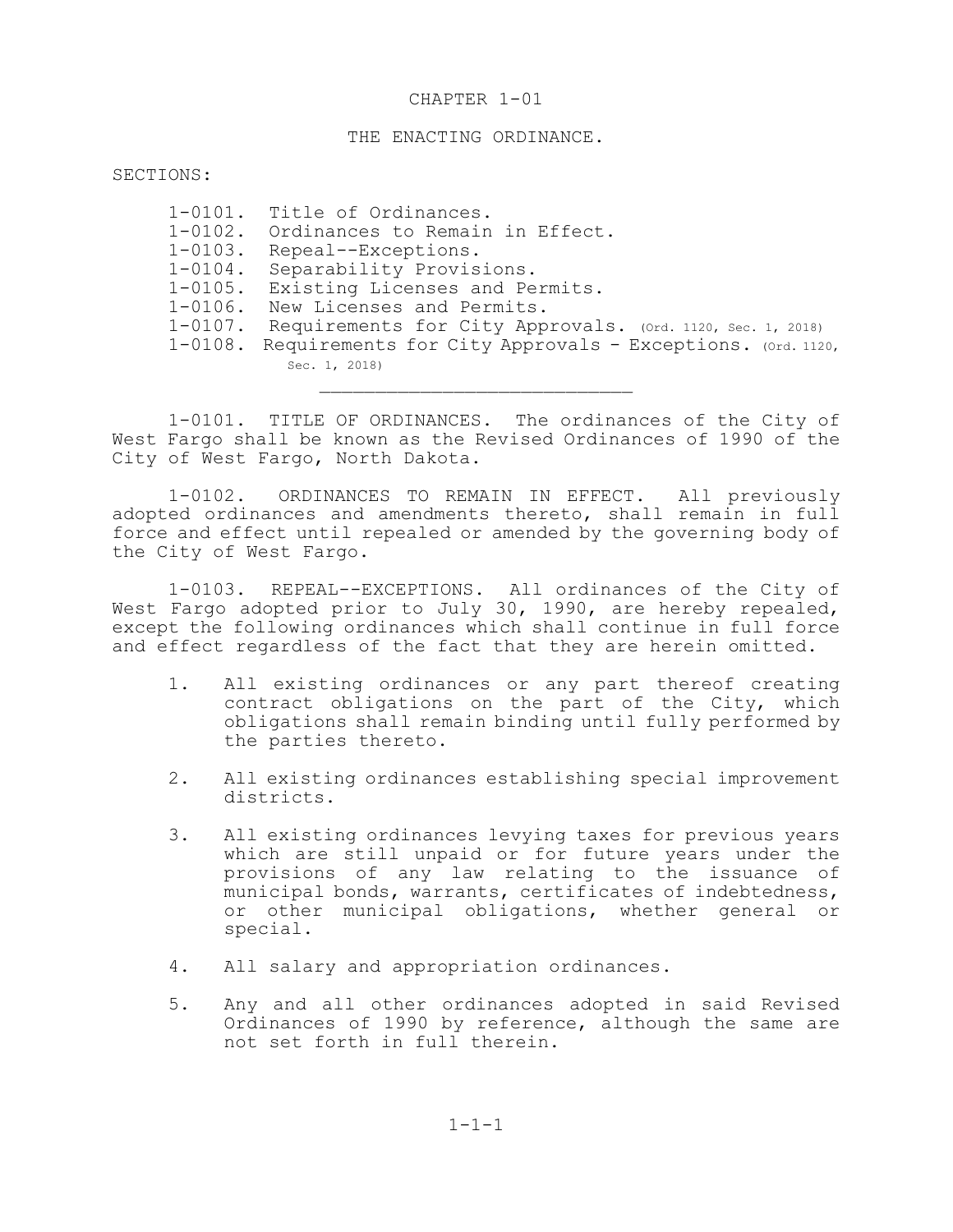- 6. All existing ordinances establishing, extending, or reducing the city limits of the City and all existing ordinances by which the zoning of any area has been established or modified.
- 7. The incorporation herein of any ordinances of the City granting franchises to individuals, associations, or corporations shall not operate to repeal the same in their original form nor to extend the term of any franchise beyond that permitted by law or fixed in the ordinances granting the same which is re-enacted herein.

1-0104. SEPARABILITY PROVISIONS. If any section, subsection, sentence, clause or phrase of these ordinances is, for any reason, held to be invalid or unconstitutional by the decision of any court of competent jurisdiction, such decision shall not affect the validity of any other section, subsection, sentence, clause, phrase, or portion thereof. The Board of City Commissioners hereby declares that it would have passed these ordinances and each section, subsection, sentence, clause or phrase thereof, irrespective of the fact that any one or more other sections, subsections, sentences, clauses, or phrases may be declared invalid or unconstitutional.

1-0105. EXISTING LICENSES OR PERMITS. All licenses and permits issued prior to the date on which this ordinance becomes effective shall continue in force for the remainder of the term for which the same were issued, without additional fees, but all licensees and permittees shall be governed by the provisions of the Revised Ordinances of 1990 of the City of West Fargo, North Dakota, for the remainder of the terms of said licenses and permits in the same manner and to the same extent as if said licenses and permits had been issued under the provisions of the Revised Ordinances of 1990.

1-0106. NEW LICENSES AND PERMITS. In the case of any license or permit not heretofore required and appearing for the first time in the Revised Ordinances of 1990 of the City of West Fargo, North Dakota, such license or permit shall be secured on or before the first day of the first month following the effective date of this ordinance, and the first fee therefor shall be prorated for the remainder of the term thereof on a monthly basis, provided that the minimum fee for any such new license or permit shall be \$5.00.

1-0107. **REQUIREMENTS FOR CITY APPROVALS.** A license, permit, or other City approval or authorization of any kind may be granted only to an applicant who:

- 1. has complied with all relevant statutory, charter and ordinance requirements;
- 2. has paid all fees, charges, taxes, special assessments and other debts or obligations that are due from the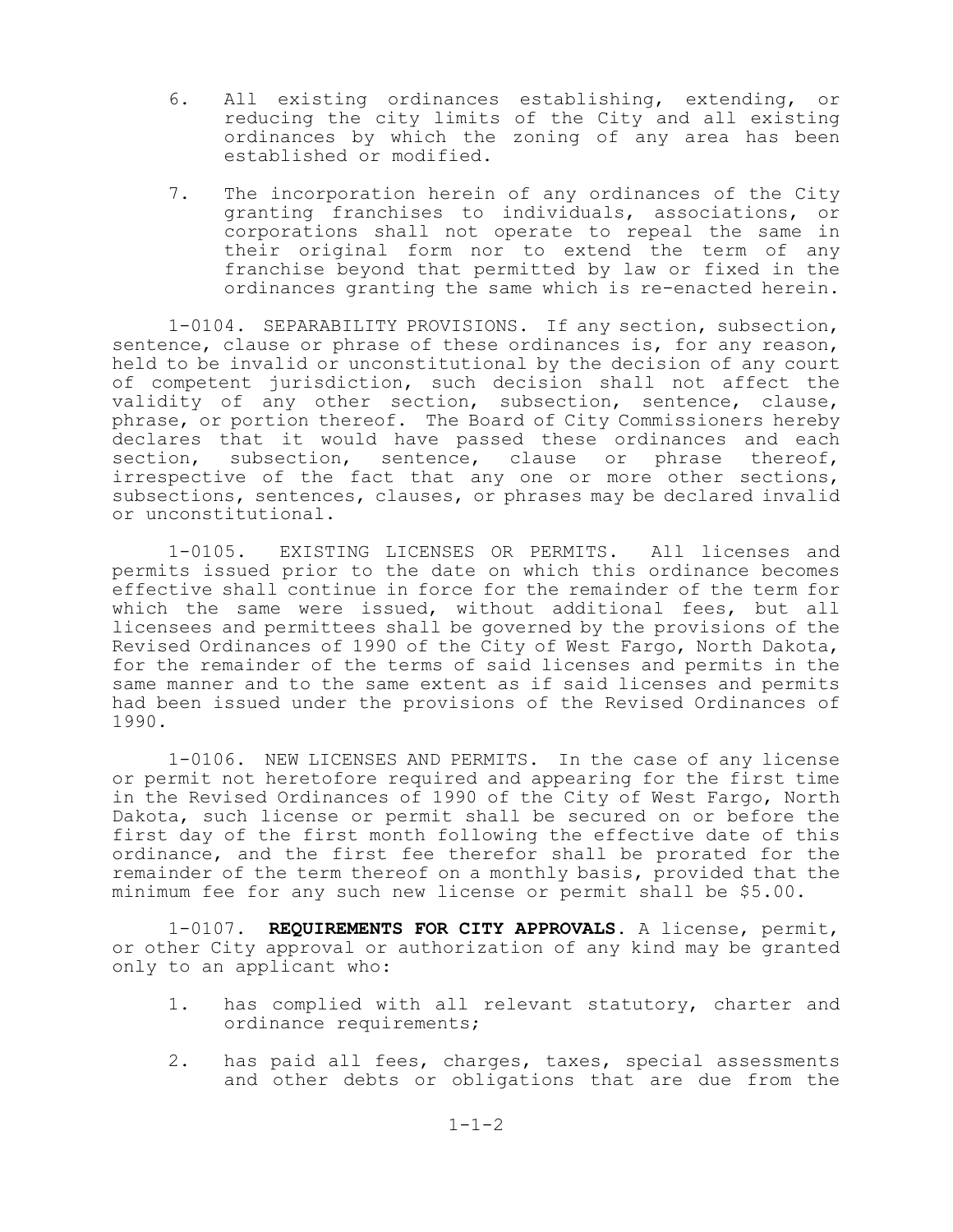applicant and payable to the City regarding any matter; and

3. is in compliance with all ordinance requirements and attached conditions regarding other City approvals that have been granted to the applicant for any matter.

Source: Ord. 1120, Sec. 1, (2018)

1-0108. **REQUIREMENTS FOR CITY APPROVALS – EXCEPTIONS.** The requirements of Section 1-0107(2) and (3) may be waived by the City Commission in the following circumstances:

- 1. the applicant has provided sufficient safeguards to assure payment of debts or compliance with City requirements within a reasonable time after the City approval; or
- 2. enforcement of the requirements would result in a significant hardship to the applicant through no fault of his/her own or would result in an otherwise unfair situation.

Source: Ord. 1120, Sec. 1, (2018)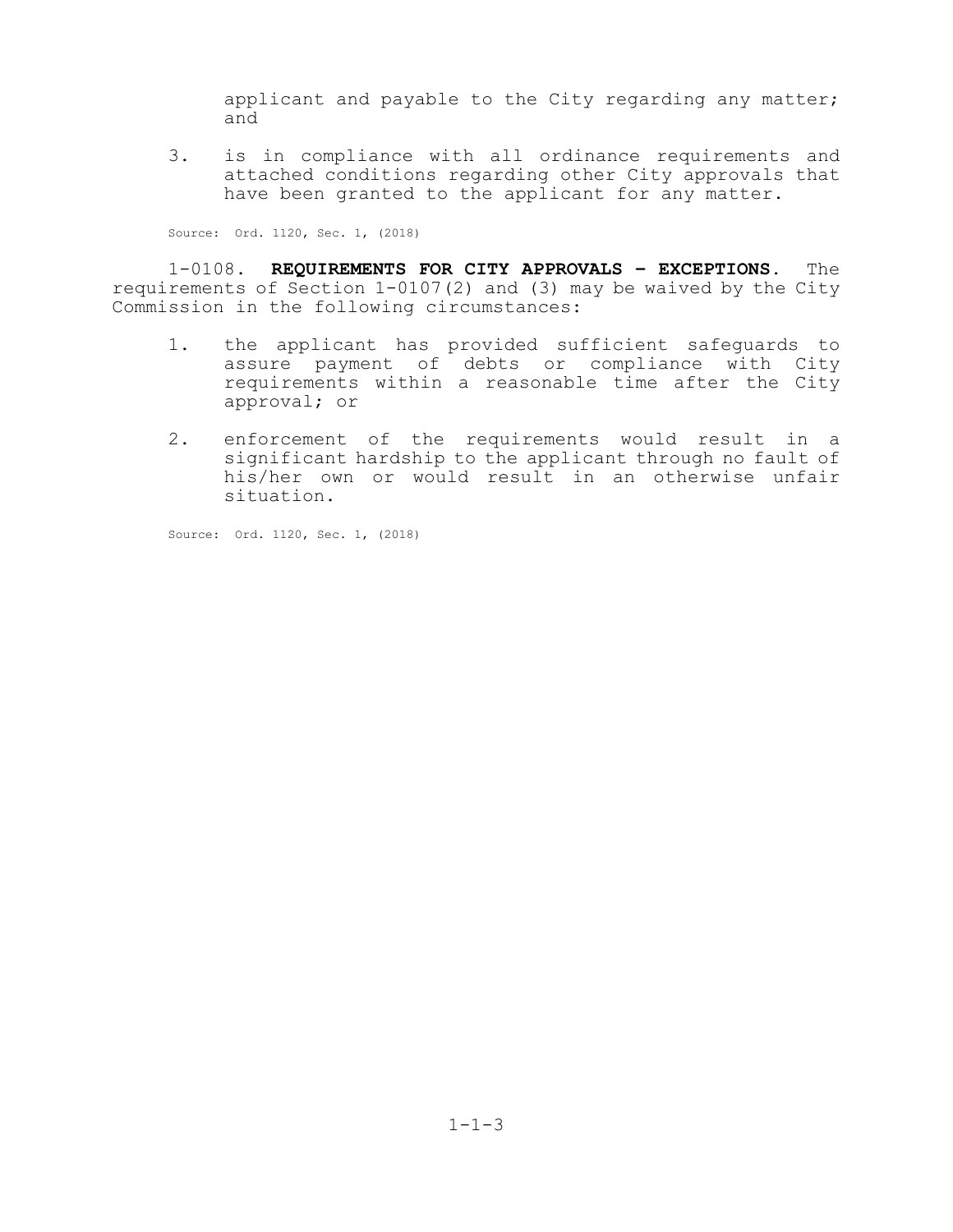### ORDINANCES

SECTIONS:

1-0201. Voting Record. 1-0202. Reconsideration or Rescinding Vote. 1-0203. Procedure in Passing Ordinances. 1-0204. Publication. 1-0205. Enactment and Revision of Ordinances. 1-0206. Effective Date. 1-0207. Effect of Repeal. 1-0208. Interpretation - Construction. 1-0209. Singular - Plural - Gender - Interpretation. 1-0210. Constitutionality - Ordinances - Construction. 1-0211. Penalty for Violation.

1-0201. VOTING RECORD. The yeas and nays must be taken by the governing body upon the passage of all ordinances and on all propositions to create any liability against the City or for the expenditure or appropriation of money, and, in all other cases, at the request of any member, which votes must be entered on the journal of its proceedings. A majority of all the qualified and existing members of the Commission must concur on the passage of any ordinance and in the creation of any liability against the City and for the expenditure or appropriation of money. For purposes of this section, and for all other votes required by the ordinances of the City of West Fargo or the State of North Dakota, any member of the Board of City Commissioners or Board of Adjustment who, by reason of a stated conflict of interest abstains from voting, must not be considered to be a qualified or existing member of the Board of City Commissioners or Board of Adjustment. A Member of the Board of City Commissioners who does not abstain but simply remains silent when the roll call vote is taken, shall be deemed to have voted yea, and a record of yea shall be entered in the journal. For all other matters not covered in this section and not otherwise covered by ordinance or state statute, passage of a motion or resolution shall be by a majority of existing and qualified Commission members present at a meeting at which a quorum is present.

Source: Ord. 549, Sec. 1 (1998).

1-0202. RECONSIDERATION OR RESCINDING VOTE. No vote of the governing body shall be reconsidered or rescinded at a special meeting unless, at such special meeting there is present as large a number of members as was present when such vote was taken.

1-0203. PROCEDURE IN PASSING ORDINANCES. All ordinances shall be read twice, and the second reading shall not be had in less than one (1) week after the first reading; and after such first reading, before their final passage, such ordinances may be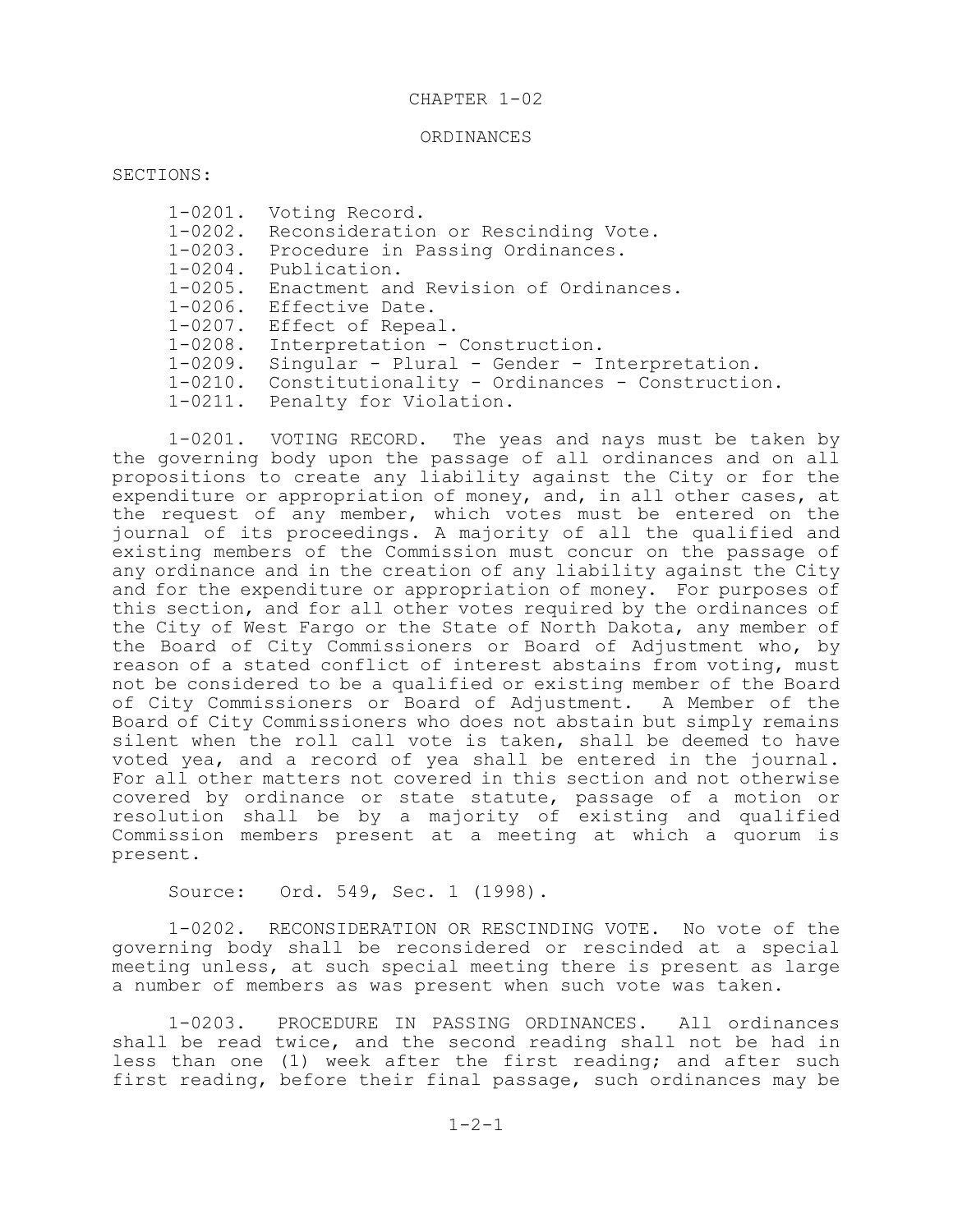amended, and shall then be put upon their second reading and final passage; and, if passed by the governing body, shall be signed by the President of the governing body and attested by the City Auditor.

1-0204. PUBLICATION. The title and penalty clause of each ordinance, imposing any penalty, fine or imprisonment for its violation, after its final adoption, shall be published in one (1) issue of the official paper of the City.

1-0205. ENACTMENT AND REVISION OF ORDINANCES. The executive officer of a municipality may appoint, by and with the advice and consent of the governing body of the municipality, one or more competent persons to prepare and submit to the governing body for its adoption or rejection, an ordinance for the revision or amendment of existing ordinances or for the enactment of new and additional ordinances for such municipality. The attorney for the municipality, if it has an attorney, shall be appointed as one of the persons to prepare and submit such ordinance. The compensation of the revisor or revisors, including that of the attorney, shall be determined by the governing body and shall be paid out of the<br>municipal treasury. Such revision, including any additional Such revision, including any additional ordinances and amendments to existing ordinances contained therein, may be passed as a single ordinance and may be published in pamphlet or book form, by and under the authority of the governing body of the municipality, and shall be valid and effective without publication in a newspaper or posting, Section 1-0204 of this chapter notwithstanding.

1-0206. EFFECTIVE DATE. Ordinances adopted and requiring publication shall take effect and be in force from and after publication unless otherwise provided. Ordinances not requiring publication shall take effect and be in force from and after final approval unless otherwise provided.

1-0207. EFFECT OF REPEAL. When any ordinance repealing a former ordinance, clause or provision, shall be itself repealed, such repeal shall not be construed to revive such former ordinance, clause or provision, unless it shall be expressly so provided.

1-0208. INTERPRETATION - CONSTRUCTION. For the purpose of interpretation and construction of any ordinance, the term "person" includes, where relevant or not otherwise indicated, corporations, unincorporated associations, or other legal entities.

1-0209. SINGULAR - PLURAL - GENDER - INTERPRETATION. For the purpose of interpretation of any ordinance, where relevant or not otherwise indicated, words used in the singular include the plural, and the plural, the singular and words in the masculine gender include feminine and neuter genders.

1-0210. CONSTITUTIONALITY - ORDINANCES - CONSTRUCTION. If any section, subsection, sentence, clause or phrase of any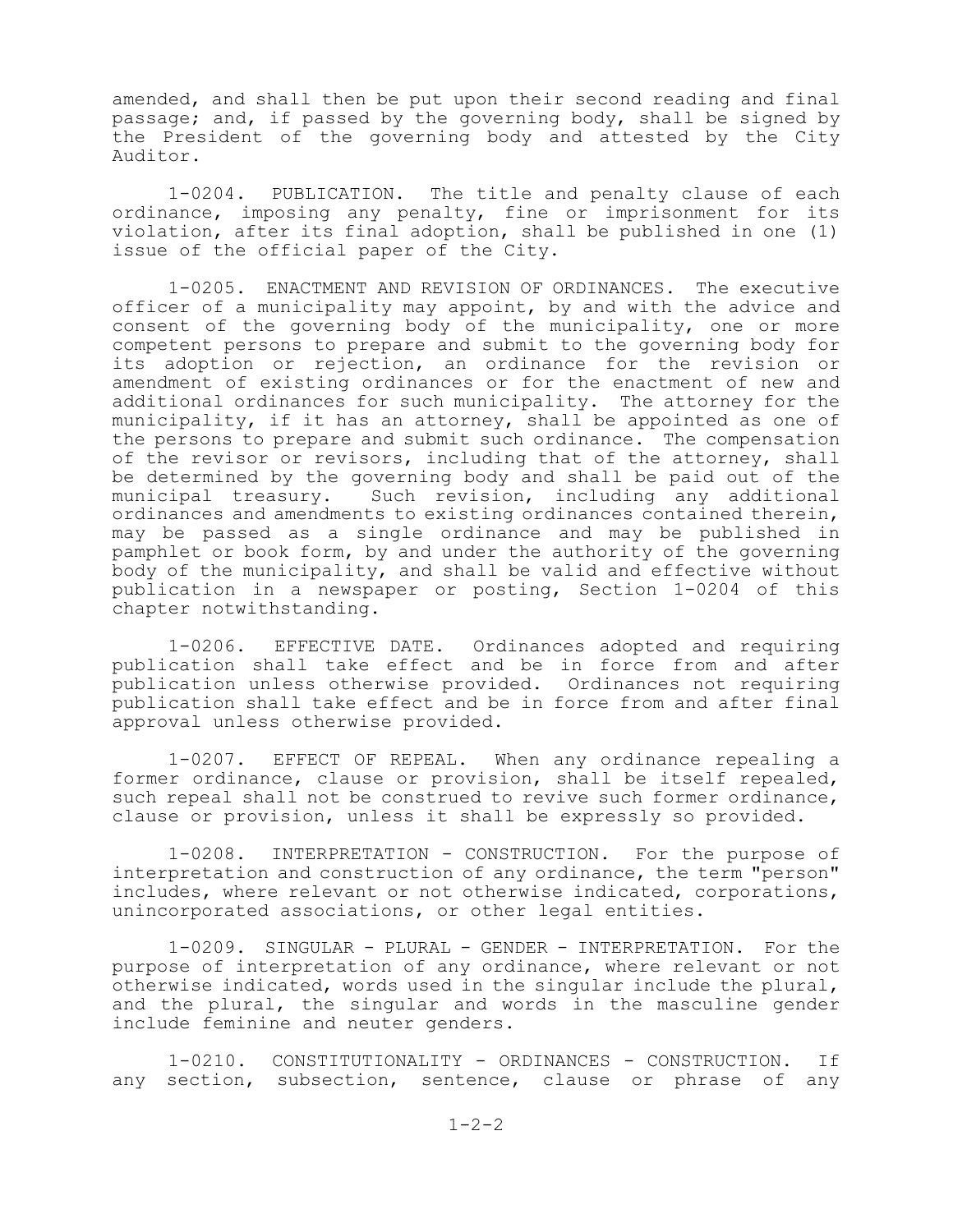ordinance is, for any reason, held to be invalid or unconstitutional by the decision of any Court of competent jurisdiction, such decision shall not affect the validity of any other section, subsection, sentence, clause, phrase, or portion thereof.

1-0211. PENALTY FOR VIOLATION. Any violation of an ordinance of the City of West Fargo shall be an infraction unless another penalty is specifically provided for the violation in these ordinances, or unless state law defines an offense in language similar to the ordinance as a class B misdemeanor, in which case the violation of the ordinance shall be penalized as a class B misdemeanor. An infraction may be punished by a maximum fine of \$1,000. The Municipal Judge shall have the authority to establish the penalty for each infraction which is an offense up to a maximum of \$1,000, except for offenses for which a penalty is set by State law, in which case the court must sentence in accordance with State law. Any person convicted of an infraction who has, within one year before commission of the infraction of which the person was convicted, been convicted previously at least twice of the same offense classified as an infraction, may be sentenced as though convicted of a class B misdemeanor. If the prosecution contends that the infraction is punishable as a class B misdemeanor, the complaint or citation shall specify that the offense is a misdemeanor.

A class B misdemeanor may be punished by a maximum fine of \$1,500, or 30 days imprisonment, or both.

Source: Ord. 424, Sec. 1 (1991); Ord. 532, Sec. 1 (1997); Ord. 826, Sec. 1 (2008); Ord. 961, Sec. 1 (2013), Ord. 1142, Sec. 1 (2019)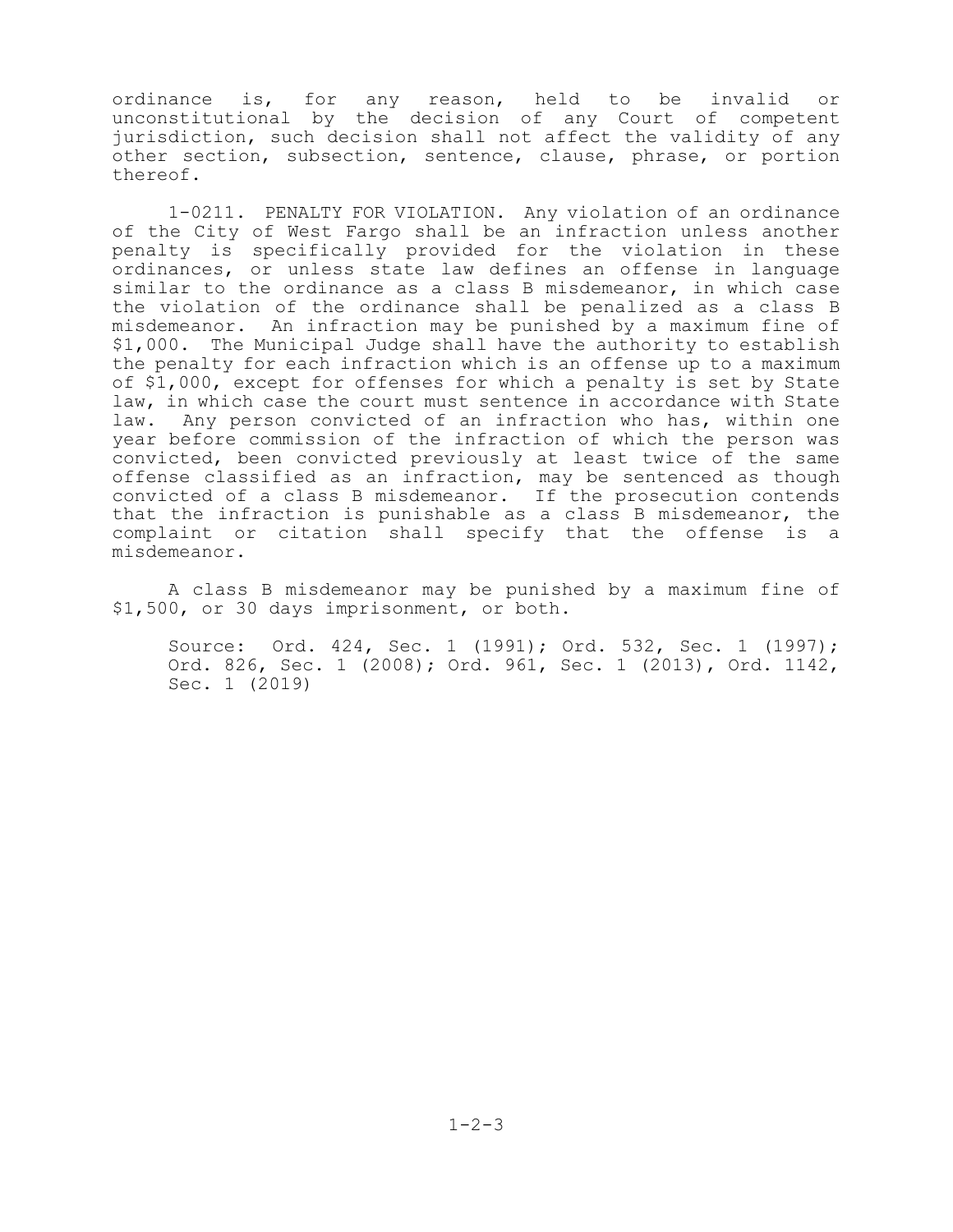# BOARD OF CITY COMMISSIONERS

### SECTIONS:

|              | 1-0301. Meetings: Regular Day Held.                   |
|--------------|-------------------------------------------------------|
| $1 - 0302$ . | Meetings: Regular Time.                               |
|              | 1-0303. Meetings: Special, How Called.                |
|              | 1-0304. Meetings: Special Notice.                     |
|              | 1-0305. Meetings: Regular and Special and Place Held. |
|              | 1-0306. Salaries of City Commissioners.               |

1-0301. MEETINGS: REGULAR DAY HELD. The Board of City Commissioners of the City of West Fargo shall meet in regular meetings on the first (1st) and third (3rd) Monday of each month.

Source: Ord. 1050, Sec. 1 (2015)

1-0302. MEETINGS: REGULAR TIME. The time of the regular meetings shall be as determined by the Board of City Commissioners by resolution.

1-0303. MEETINGS: SPECIAL, HOW CALLED. The Board of City Commissioners of the City of West Fargo may have special meetings at any time. Said special meeting may be called by the President of the Board of City Commissioners or by any two (2) members of the Board of City Commissioners.

1-0304. MEETINGS: SPECIAL NOTICE. Written notice of any special meeting shall be given to each member of the Board.

1-0305. MEETINGS: REGULAR AND SPECIAL AND PLACE HELD: All meetings shall be held at the Commission Rooms, also known as the office of the City Auditor, in the City Hall in the City of West Fargo, North Dakota.

1-0306. SALARIES OF CITY COMMISSIONERS. The salary of the President of the Board of City Commissioners shall be \$15,000 per year, and the salaries of the City Commissioners shall be \$10,200 per year commencing January 1, 2015. Prior to January 1, 2015, the salaries set by Ordinance No. 780 shall remain in full force and effect. The salary shall be payable monthly in 12 equal payments or, at the option of a Commissioner, all payable in whole in June of each year commencing June 2015. In each calendar year after 2015, the salaries shall be increased the same percent as the cost of living adjustment percent given the salaries of other City employees for that budget year.

Source: Ord. 668, Sec. 1 (2003); Ord. 719, Sec. 1 (2004); Ord. 780, Sec. 1 (2006); Ord. 1013, Sec. 1 (2014)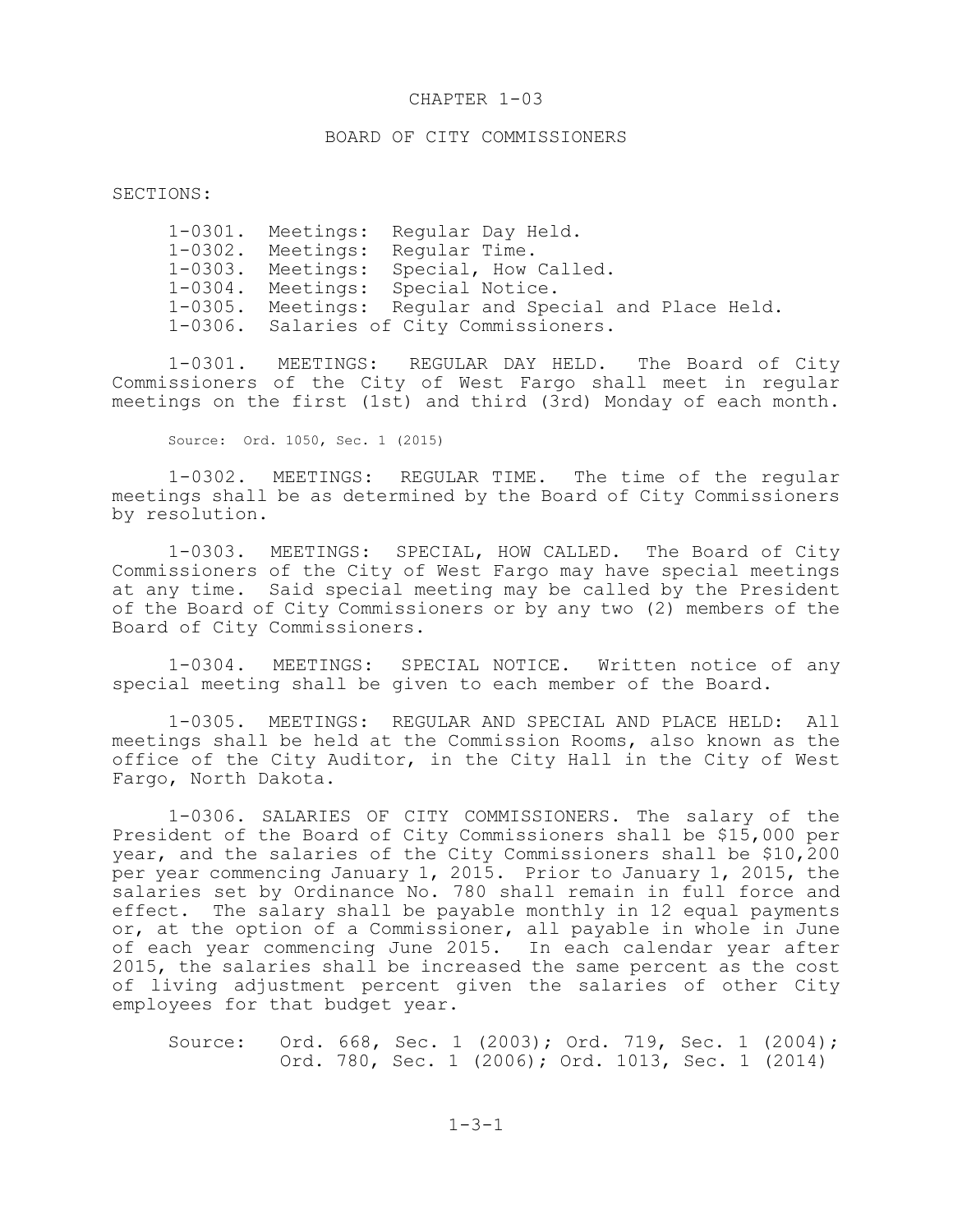## APPOINTIVE OFFICERS AND CITY EMPLOYEES Source: Ord. 981, Sec. 1 (2014)

SECTIONS:

| $1 - 0401$ . | Authority to Provide for Appointive Officers and |
|--------------|--------------------------------------------------|
|              | City Employees.                                  |
| $1 - 0402$ . | Appointive Officers.                             |
| 1-0403.      | Term of Appointive Officers, Oath, Bond.         |
| $1 - 0404$ . | Removal of Appointive Officers.                  |
| $1 - 0405$ . | Salaries of Appointive Officers.                 |
| $1 - 0406$ . | City Employees.                                  |
| $1 - 0407$ . | City Representative.                             |
| $1 - 0408$ . | City Personnel Manual.                           |

1-0401. AUTHORITY TO PROVIDE FOR APPOINTIVE OFFICERS AND CITY EMPLOYEES. Pursuant to Chapter 40-05.1 of the North Dakota Century Code and the Home Rule Charter of the City of West Fargo, the City of West Fargo has the authority to provide for the selection, terms, powers, duties, compensation, qualifications and termination of City officers and employees. The City of West Fargo hereby implements the above-described powers through the enactment of this Ordinance. This Ordinance is specifically intended to supercede North Dakota Century Code Section 40-15-07.

 $\mathcal{L}_\text{max}$ 

1-0402. APPOINTIVE OFFICERS. At the first meeting after the qualification of its members, or as soon thereafter as possible, the Board of City Commissioners shall appoint the following officers: Administrator, Auditor, City Attorney, City Engineer, Building Inspector, City Assessor, Chief of Police and Chief of Fire Department. The Board of City Commissioners by majority vote may dispense with any appointive office and provide that the duties thereof shall be performed by other officers or boards, by the Board of City Commissioners, or by a committee. All other persons employed by the City of West Fargo are hereby designated as City employees pursuant to Section 1-406 of this Ordinance.

1-0403. TERM OF APPOINTIVE OFFICERS, OATH, BOND. The term of all appointive officers shall begin on July 1st after the regular election of City Commissioners and shall continue for a term of two (2) years and until their successors have been appointed and qualified. Any person appointed to fill a vacancy shall hold his office for the unexpired term unless appointed as an "acting officer." An "acting officer" shall serve at the pleasure of the governing body. Before entering upon the duties of his office, each appointed officer shall take the oath of office and give the bond required by law.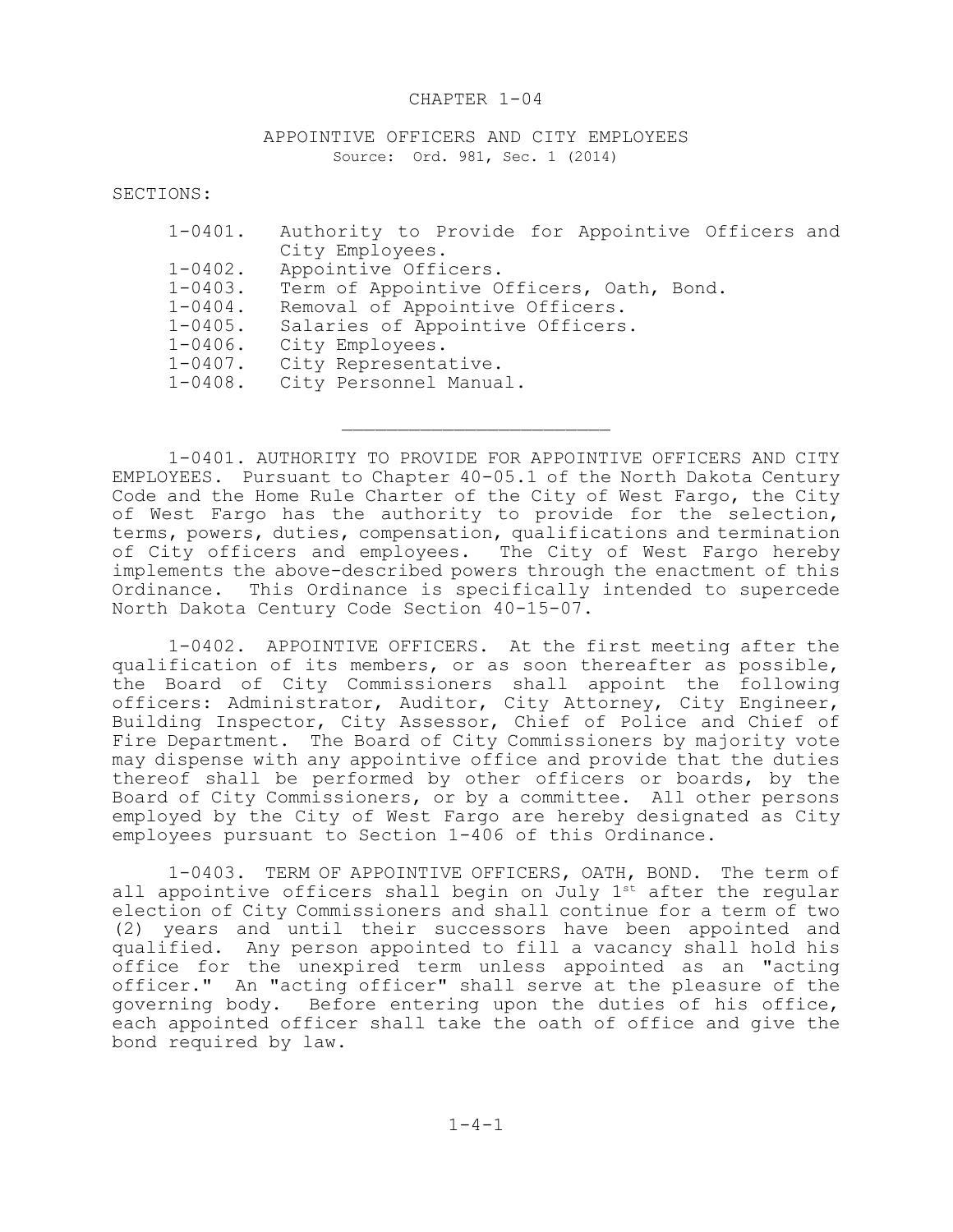1-0404. REMOVAL OF APPOINTIVE OFFICERS. Any appointive officer may be removed and terminated without cause by a majority vote of all members of the Board of City Commissioners. The President of the Board of City Commissioners, or the Board by a majority vote of its members, may suspend any appointive officer against whom misconduct charges have been filed with the City until the disposition of the charges. The President of the Board may appoint a person to fill any vacancy temporarily until the charges against the incumbent of such office have been disposed of. Any person appointed by the President without confirmation may be removed by the President when the President deems it is for the best interest of the City.

1-0405. SALARIES OF APPOINTIVE OFFICERS. The salary of City appointive officers, except as otherwise provided by law, shall be in such sums and amounts as may be, by resolution of the governing body, fixed from time to time. The governing body may enter into contract for services with appointive officers.

1-0406. CITY EMPLOYEES. Any individual employed by the City of West Fargo who has not been appointed by the West Fargo City Commission as an appointive officer, is hereby deemed a City Employee for purposes of this Ordinance. City Employees are deemed to be at-will employees and may be terminated without cause by the City through its representative as designated in Section 1-407 of this Ordinance, at any time, with or without notice.

1-0407. CITY REPRESENTATIVE. The Board of City Commissioners hereby designates the West Fargo City Administrator as the City Representative with respect to termination of any City Employee. The West Fargo City Administrator may also designate other City Employees with the authority to terminate specific employees. In the event that the City Administrator makes such a designation, he/she shall provide the City Commission notice of such designation and shall keep the designation on file at the City's Human Resource office. The City Administrator may revoke such designation at any time and for any reason. The West Fargo City Administrator is also authorized to supervise all City Employees.

1-0408. CITY PERSONNEL MANUAL. In order to implement this Ordinance, the City Administrator is hereby authorized to prepare<br>and maintain a West Fargo Personnel Manual. The West Fargo and maintain a West Fargo Personnel Manual. Personnel Manual shall set forth the employment policies and procedures of the City of West Fargo. The City Administrator shall file and maintain a copy of the West Fargo Personnel Manual in the City's Human Resource office.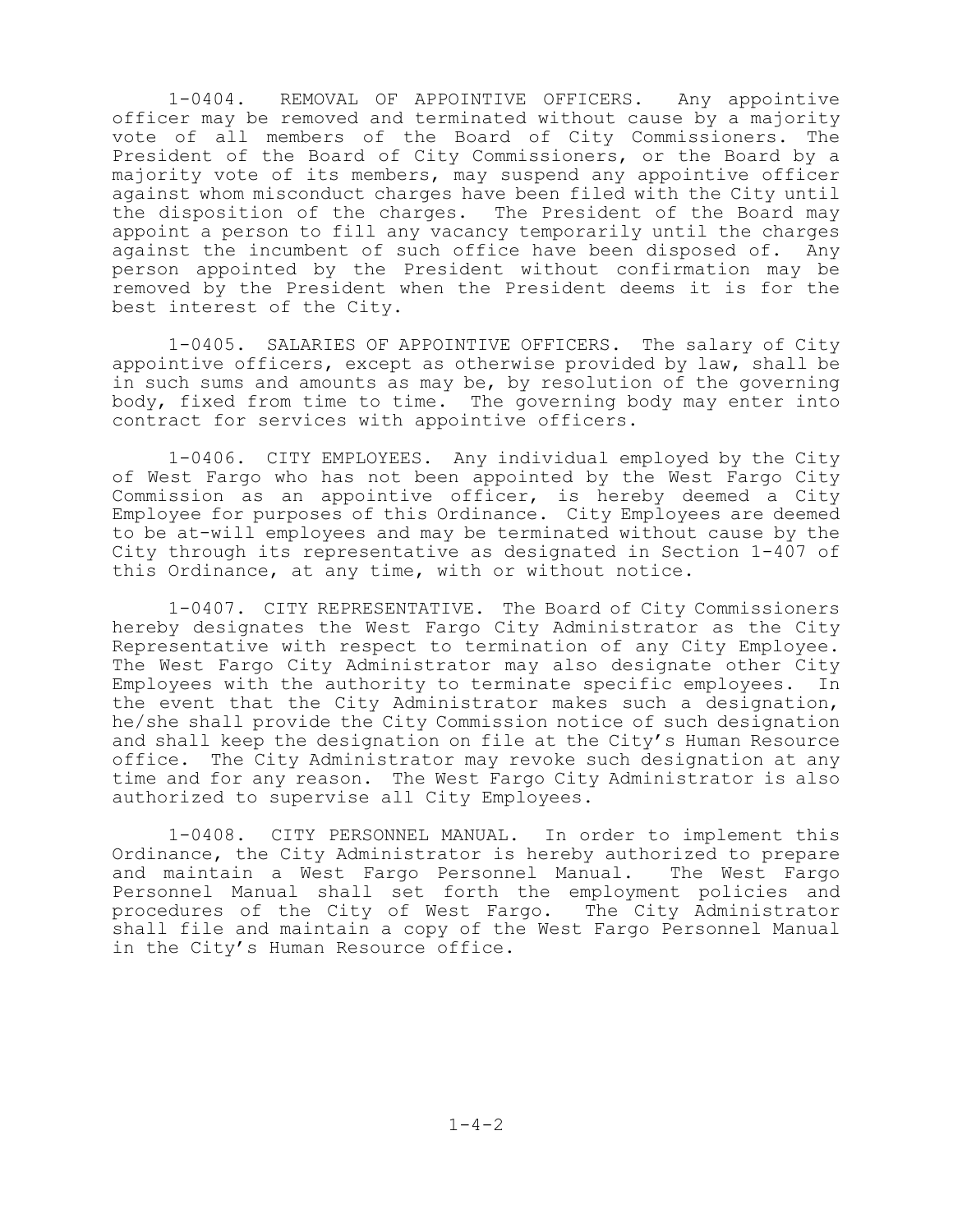## MUNICIPAL ELECTIONS

SECTIONS:

1-0501. Qualifications of Electors. 1-0502. Elections - Provisions Governing. 1-0503. Compensation of Election Officers.

1-0501. QUALIFICATIONS OF ELECTORS. Every resident of the City of West Fargo who is qualified to vote therein at general elections may vote in all municipal elections held therein. Each person shall vote in the precinct of which he is a resident.

1-0502. ELECTIONS - PROVISIONS GOVERNING. Municipal elections in the City of West Fargo shall be conducted in accordance with the statutes of the State of North Dakota which relate to elections in cities with a commission form of government.

1-0503. COMPENSATION OF ELECTION OFFICERS. Each inspector, judge or clerk of any City election, for services performed by that person at such election shall receive as compensation therefor an hourly wage equal to the federal minimum wage then in effect, or such higher amount as may be established by resolution of the Board of City Commissioners prior to such election.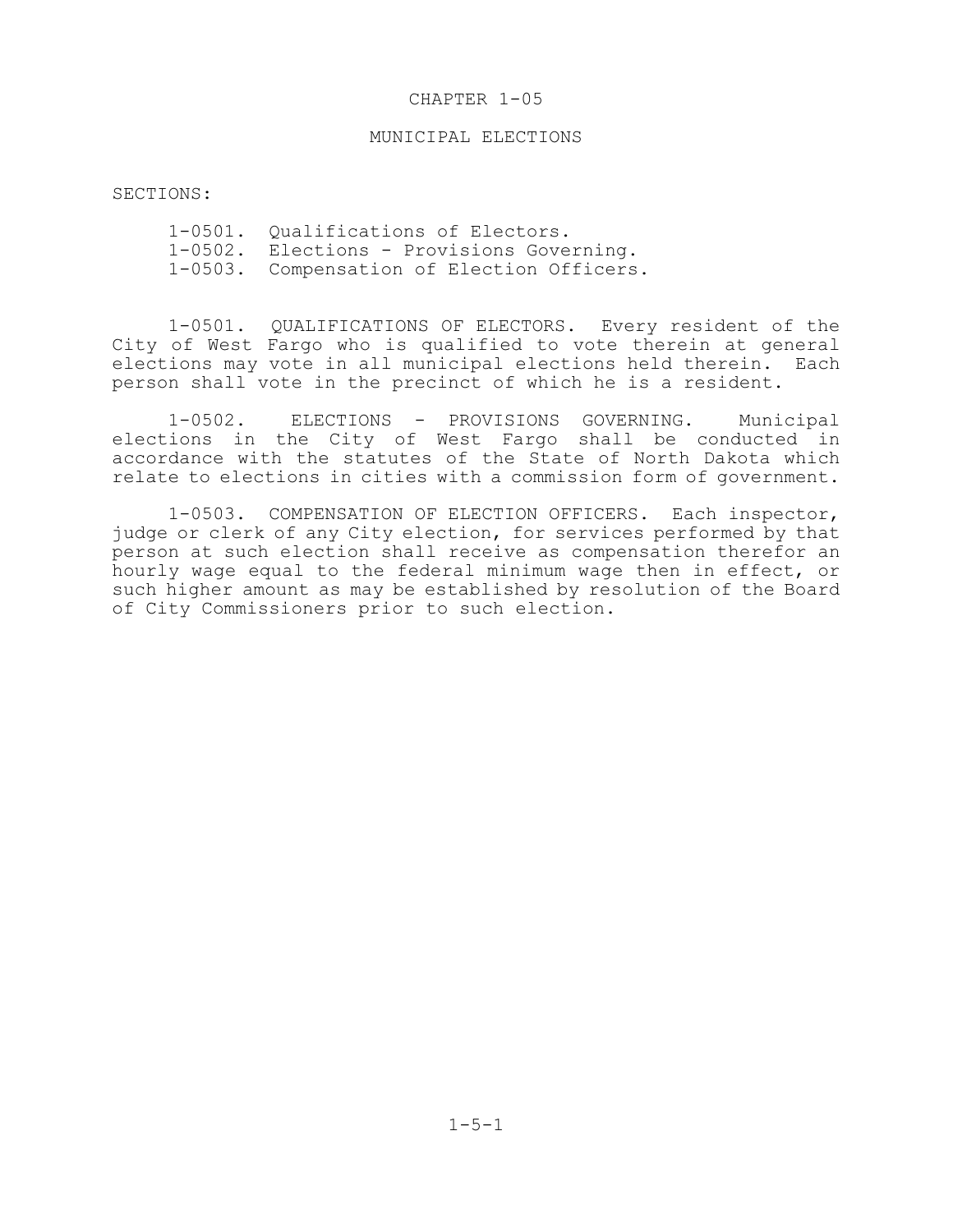## CIVIL DEFENSE

SECTIONS:

1-0601. Policy and Purpose. 1-0602. Creation of Municipal Civil Defense. 1-0603. Director, Powers and Duties. 1-0604. Operational Survival Plan. 1-0605. Personnel. 1-0606. Expenses and Contract. 1-0607. Immunity.

1-0601. POLICY AND PURPOSE. Because it has been forcefully emphasized that government at every level has the inescapable responsibility to take practical and sensible measures to minimize loss of life in the event of nuclear attack, sabotage or other hostile action and because of the possibility of natural disasters, and in order to take all possible actions to protect the lives and health of the people, establish continuity of government and preserve property of this City, it is hereby declared necessary:

- 1. To establish local civil defense;
- 2. Provide for continuity of government during an emergency with the maximum use of services, equipment, supplies and facilities of existing department offices and agencies of this City;
- 3. To cause to be written an operational survival plan for the mobilization and direction of the civil populace of this City to save the maximum number of lives and minimize property damage in an enemy attack or natural disaster;
- 4. To provide for the exercise of necessary powers during civil defense missions;
- 5. To provide for the rendering of mutual aid between this City and other political subdivisions and of other States with respect to carrying out civil defense functions.

It is further declared to be the purpose of this chapter to cause all civil defense functions of this City to be coordinated to the maximum extent with the functions of the Federal Government, of this State and of other States, of Cass County and other localities, and of private agencies of every type, to the end that the most effective preparations and use may be made of the nation's manpower, resources and facilities for dealing with any disaster that may occur.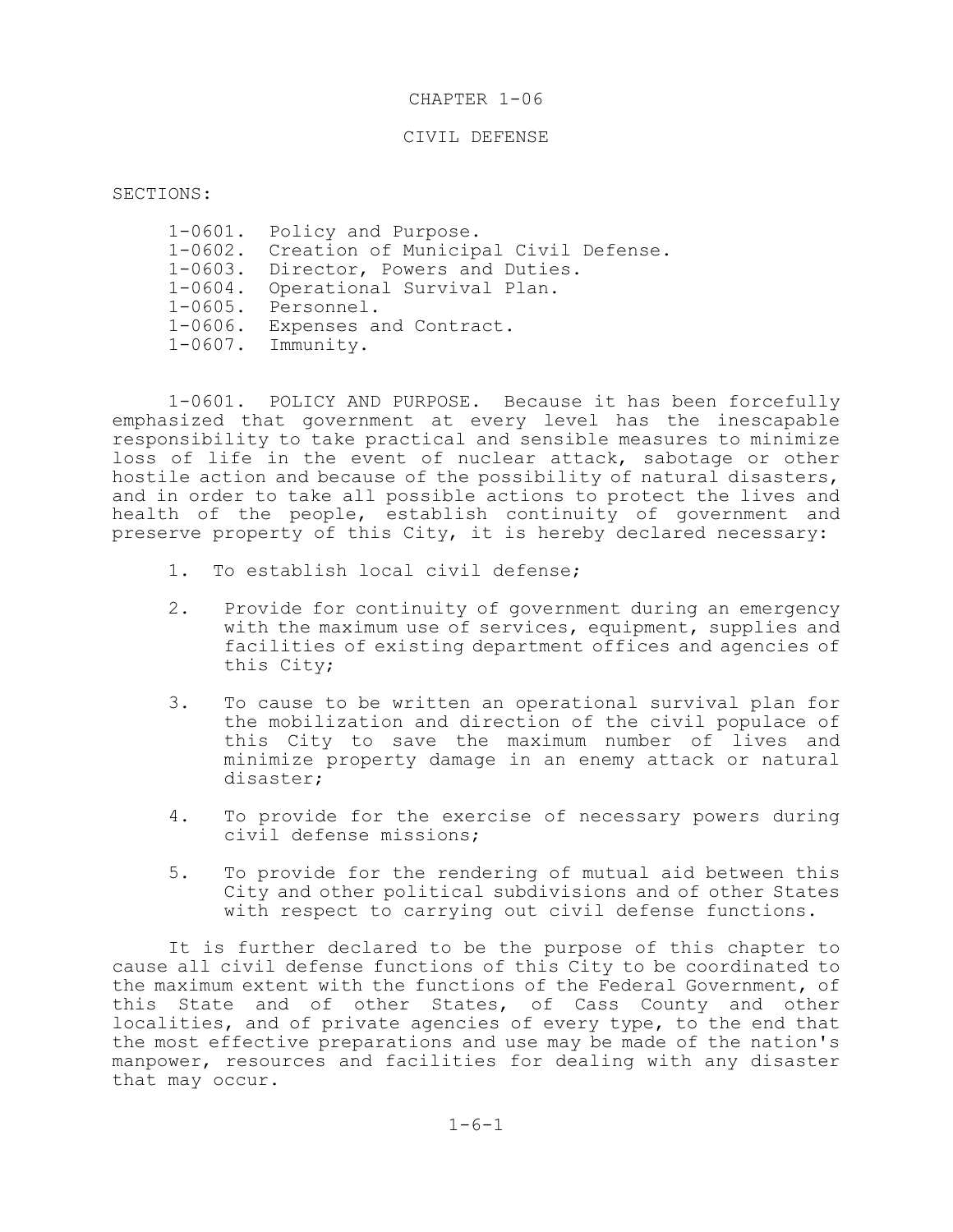1-0602. CREATION OF MUNICIPAL CIVIL DEFENSE. There is hereby created a local municipal civil defense of the City of West Fargo hereinafter referred to as West Fargo Civil Defense. The West Fargo Board of Commissioners shall retain the governing authority of the City with the President of the Board of City Commissioners serving as Chairman. The President of the Board of City Commissioners shall appoint a Director of Civil Defense for the City of West Fargo who may or may not be a commissioned member, who shall be responsible to the Board of Commissioners. The West Fargo Civil Defense Director is charged with the responsibility of plans and operations and support missions as directed by higher<br>authority. Other activities and functions are hereinafter Other activities and functions are hereinafter specified. The said Director shall be appointed for an indefinite term and may be removed by the President of the Board of City Commissioners.

1-0603. DIRECTOR, POWER AND DUTIES. The Director, with the consent of the President of the Board of City Commissioners, shall represent the City on any National, Regional, State or County civil defense activities. He shall execute and submit all material and sign all documents in behalf of civil defense which do not obligate funds other than those budgeted for civil defense.

The Director shall develop mutual aid agreements with other political subdivisions for reciprocal civil defense aid and assistance in a civil defense emergency to great to be dealt with unassisted, and he shall present such agreements to the Board of Commissioners for concurrence. Such agreements shall be consistent with the County and State operational survival plan. Any mutual aid arrangement with a political subdivision of another State shall be subject to the approval of the Governor or the State Civil Defense Director.

The Director shall utilize the personnel, services, equipment, supplies and facilities of existing departments and agencies of the City to the maximum extent practicable. The officers and personnel of all such departments and agencies shall cooperate with and extend such service and facilities to local civil defense and to the Governor upon request. The head of each department and agency, in cooperation with and under the direction of the Director, shall be responsible for the planning and programming of such civil defense activities as will involve the utilization of the facilities of his department or agency.

The Director shall direct and coordinate the general operations of all local civil defense during a civil defense emergency in conformity with controlling regulations of the Board of City Commissioners and instructions of Cass County and State Civil Defense authorities. The heads of departments and agencies shall be governed by his orders in respect thereto.

1-0604. OPERATIONAL SURVIVAL PLAN. To institute an organized effort to mobilize and direct the civil populace during civil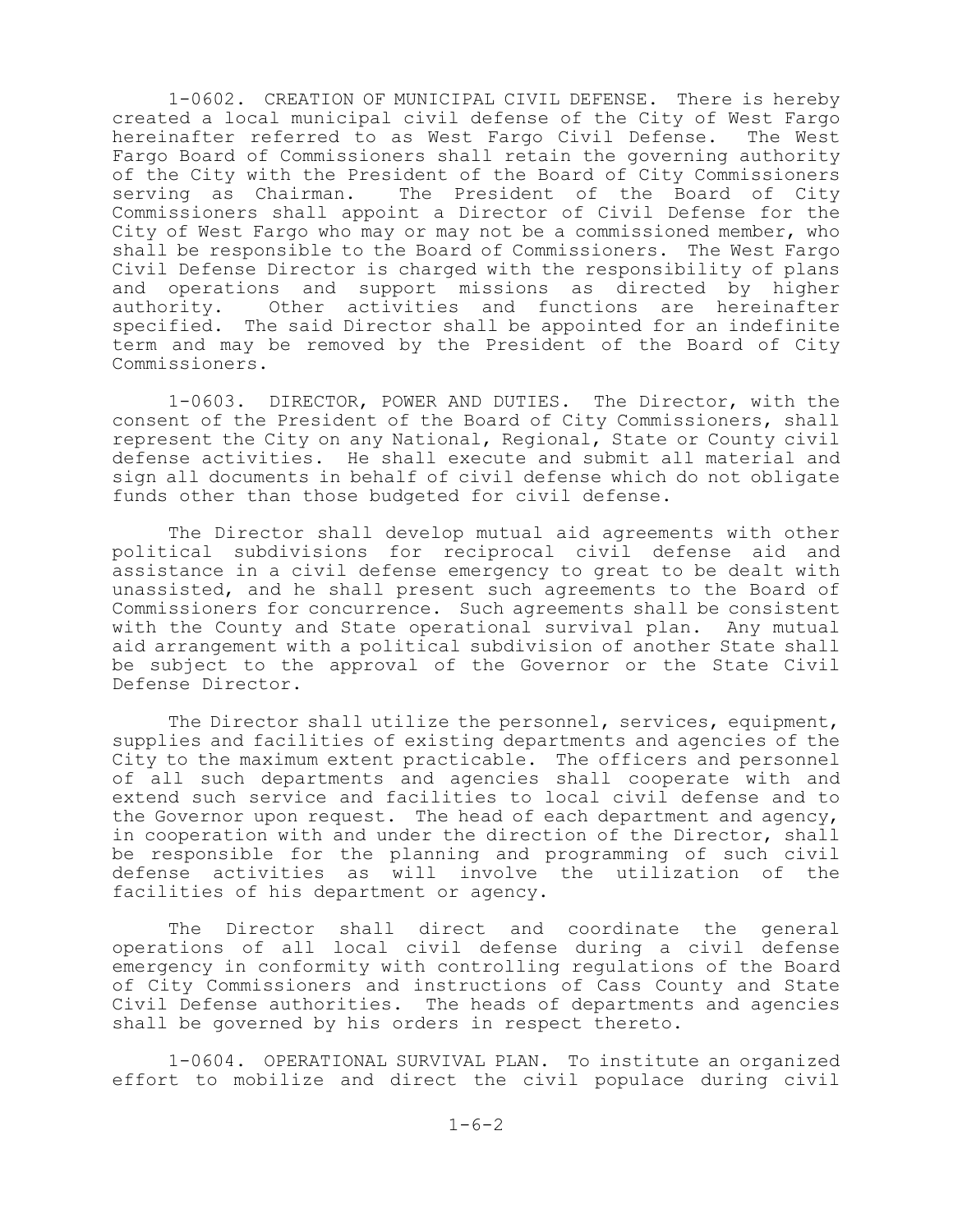defense emergencies an adequate civil defense operational survival plan for the City of West Fargo shall be accomplished by the civil defense director.

The operational survival plan will be coordinated with the Cass County and the State of North Dakota survival plans. It shall be the mission of said plan to accomplish the following:

- 1. Provide for continuity of government during an emergency with the maximum use of services, equipment, supplies and facilities.
- 2. Protect the people and the essential facilities of West Fargo from effects of enemy attack and/or natural disaster.
- 3. Control the movements or evacuation of traffic, through, within and/or out of the City in accordance with instructions of higher authority.
- 4. Provide the forces, supplies and equipment to aid the people and rehabilitation of facilities of attacked or damaged areas.

Upon completion of the West Fargo operational survival plan, the same shall be rendered to the Board of Commissioners for approval or further recommendations.

1-0605. PERSONNEL. The Board of City Commissioners is authorized to employ such persons as may be necessary to carry out the functions of civil defense. Persons so employed shall be subject to all laws, ordinances and regulations now existing in and governing the employees of this City.

1-0606. EXPENSES AND CONTRACT. The civil defense Director shall have no right to expend public funds of the City, other than those allowed by budgets, without prior approval of the City Commission, nor shall he have any right to bind the City by contract, agreement or otherwise without prior and written approval of the City Commission.

1-0607. IMMUNITY. All functions hereunder and all other activities relating to civil defense are hereby declared to be governmental functions. The officers, agents or representatives of the State or any political subdivision thereof, shall not be liable for personal injury or property damage sustained by any person appointed or acting as a civilian defense worker, or member of any agency engaged in civilian defense activity. The foregoing shall not affect the right of any person to receive benefits or compensation to which he might otherwise be entitled under the Workmen's Compensation Law, or any pension law or any act of the United States.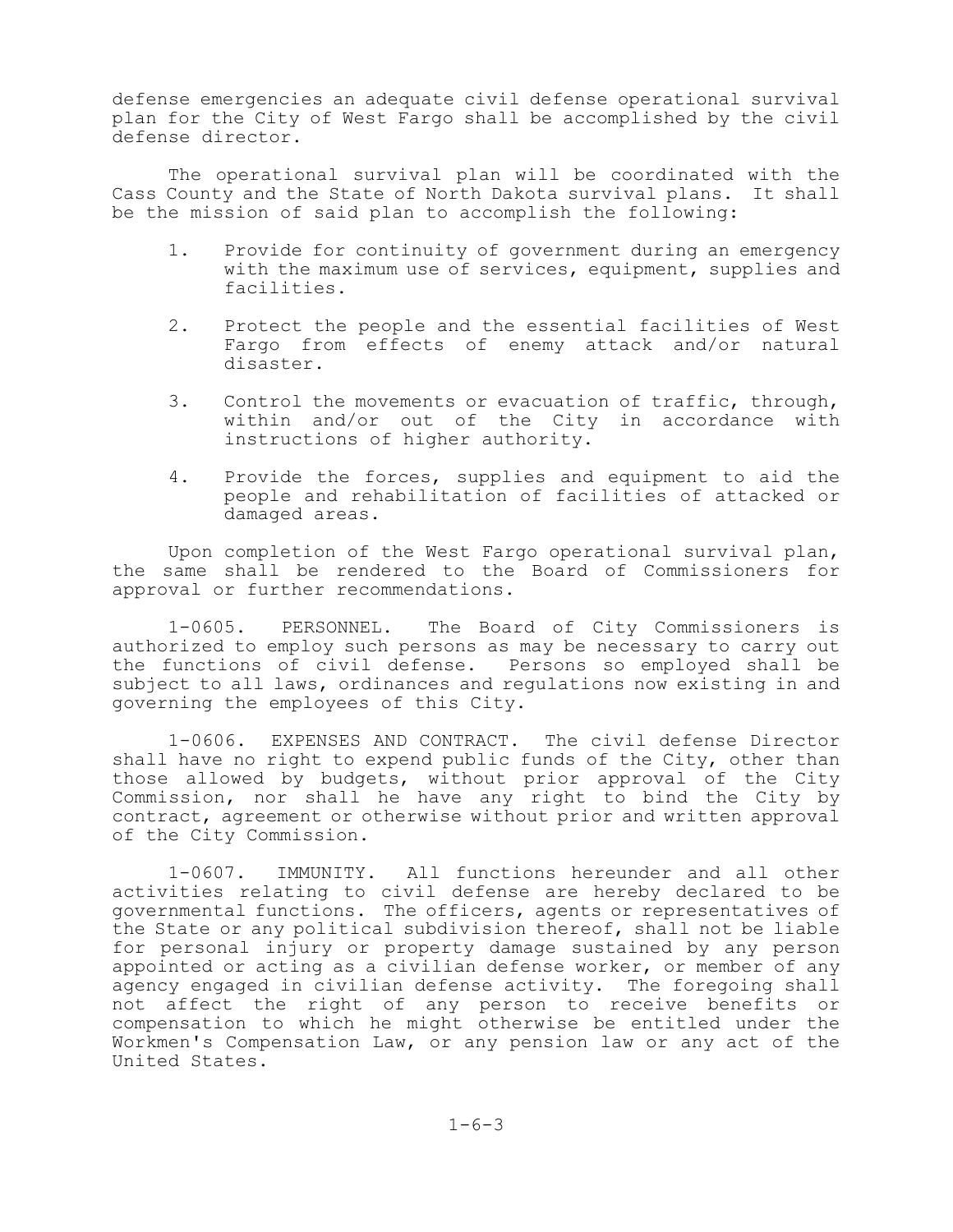No officer or employee nor any civilian defense worker or member of any agency engaged in any civil defense activity, complying with or attempting to comply with this chapter or the laws of the State of North Dakota or any order, rule or regulation promulgated pursuant to the provisions of this chapter or the laws of the State of North Dakota, or pursuant to any ordinance relating to any precautionary measure enacted by any political subdivision of the State, shall be liable for the death of or injury to persons, or for damage to property, as a result of any such activity.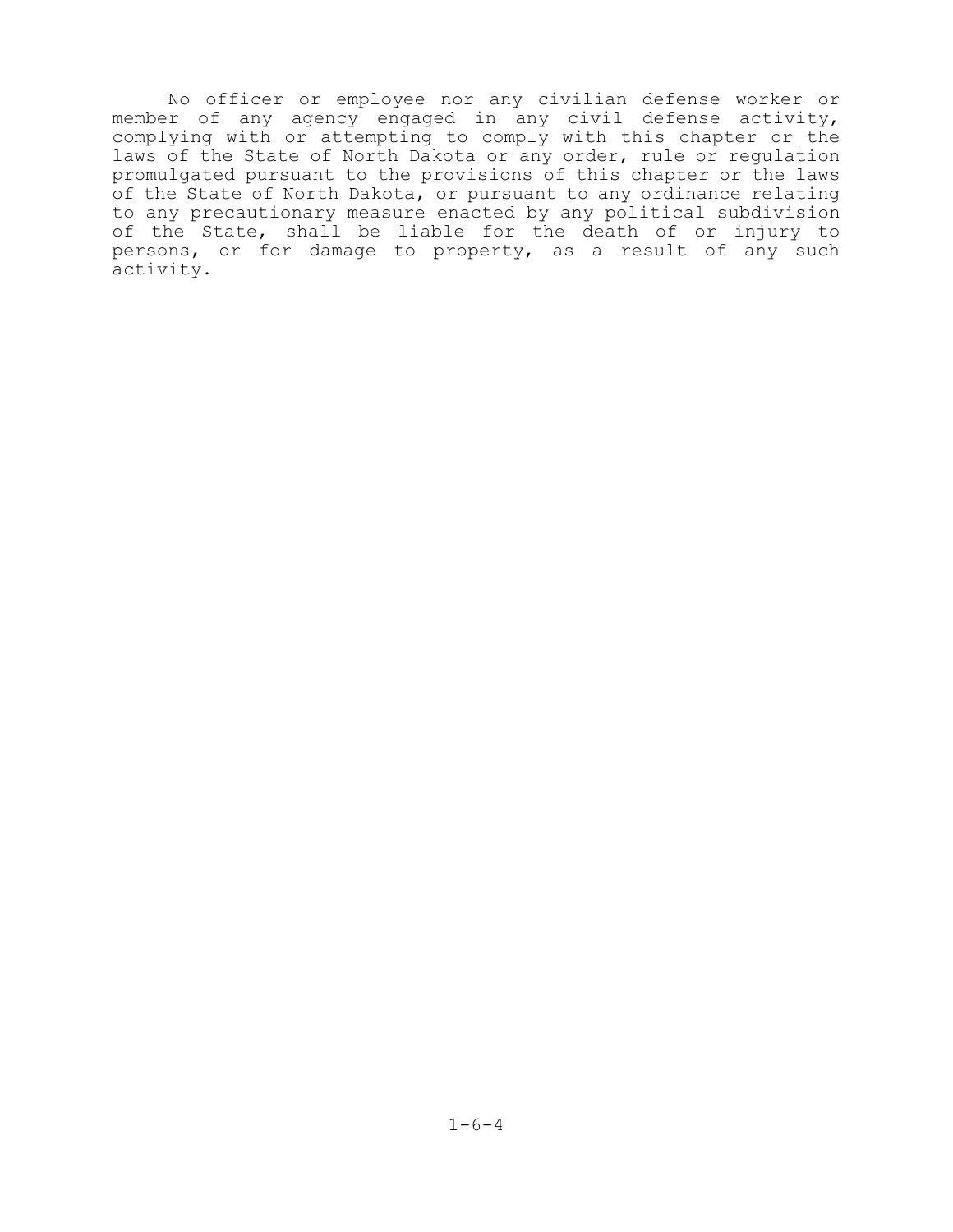# DISPOSAL OF CITY PROPERTY

### SECTIONS:

| 1-0701. Sale of Personal Property.                        |
|-----------------------------------------------------------|
| 1-0702. Sale of Real Property.                            |
| 1-0703. Sale of Abandoned or Unclaimed Personal Property. |
| 1-0704. Lease of Public Buildings.                        |
| 1-0705. Lease of Personal Property or Real Property Other |
| Than Buildings.                                           |

1-0701. SALE OF PERSONAL PROPERTY.

- 1. Whenever any personal property, owned by the City of West Fargo, is no longer required for a public purpose and has a value of \$500 or less, it may be offered for sale by the City Auditor, who may exercise his discretion as to the method of sale, and whether such sale shall be public or private.
- 2. Whenever any personal property owned by the City of West Fargo is no longer required for a public purpose and is valued in excess of \$500, it may be offered for sale by the City Commission, who may exercise its discretion as to the method of sale, and whether such sale shall be public or private. Provided, however, when the value of the personal property is estimated to be in excess of \$2,500, the property must be sold at a public sale, the exact method of sale to be determined by the City Commission. When property is to be traded in as part of the purchase price of a new purchase, no public sale shall be required.

1-0702. SALE OF REAL PROPERTY.

- 1. Real property belonging to the municipality shall be sold only as approved by a two-thirds (2/3rds) vote of all members of the Board of City Commissioners.
- 2. Instruments affecting such sale shall be valid only when duly executed by the President of the Board of City Commissioners and attested by the City Auditor.
- 3. When the real property to be disposed of is estimated by the Commission to be of a value of less than \$2,500, such property may be sold by the City either by private or public sale, with the exact method of sale to be determined by the City Commission. For real property estimated by the City Commission to be of value of \$2,500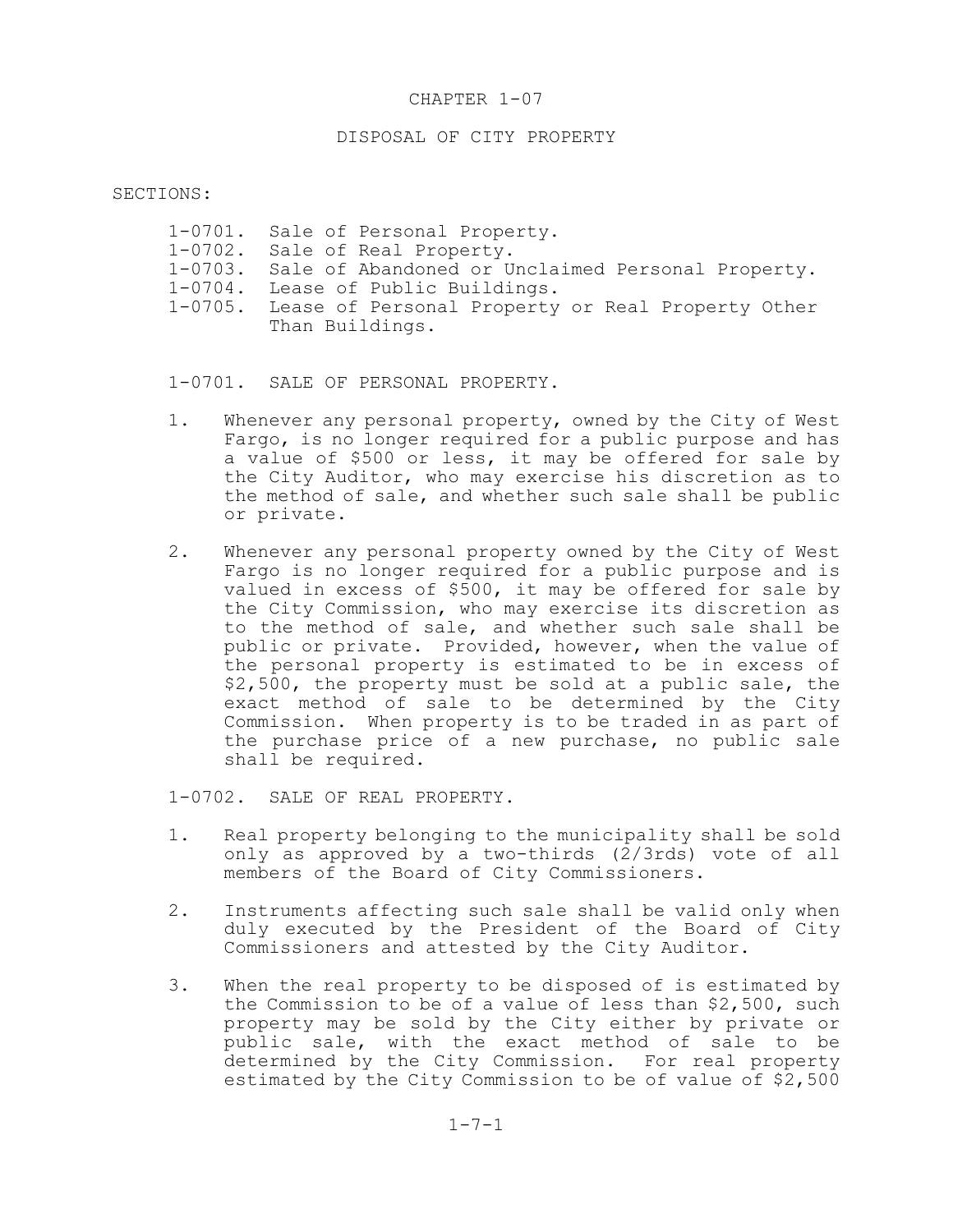or more, such sale must be by public sale pursuant to the provisions of 40-11-04.1 NDCC, unless the procedures set out in 40-11-04.2 NDCC is followed.

- 4. Bids for the purchase of real property belonging to the municipality, whether or not advertisement therefor has been made, shall be directed to the Board of City Commissioners and submitted to the City Auditor, who shall present any and all such bids to the Board of City Commissioners at its next regularly scheduled meeting, or special meeting called for such purpose.
- 5. When specific statutory provisions contained in the North Dakota Century Code provide for a procedure which is in conflict with this section governing the sale of real property, this section shall not apply insofar as it is in conflict with such State law.

1-0703. SALE OF ABANDONED OR UNCLAIMED PERSONAL PROPERTY.

- 1. When personal property has been abandoned or left unclaimed upon the streets, alleys or other public ways of the City for a period exceeding ten (10) days, and, after holding such property for a period of not less than sixty (60) days, the City Auditor, or Chief of Police may sell the same at a public sale after a notice is published in the official newspaper of the City at least ten (10) days before the sale. The City Auditor or Chief of Police may exercise their discretion as to the method of sale.
- 2. If, after a vehicle which has been impounded or removed pursuant to either Section 13-0208 or 13-1626, the vehicle is not reclaimed and redeemed (by the payment of the amounts indicated in Section 13-0208) by the owner or person lawfully entitled to possession thereof within sixty (60) days after the vehicle is impounded, then the vehicle may be sold in the manner provided in subsection 1. The notice of such sale shall specify a description of the property to be sold, and the time and place of such sale. Any sale may be postponed or discontinued by public announcement at the time of sale when there are no bidders, or when the amount offered is grossly inadequate, or for other reasonable cause. The City may be a purchaser of any or all property at such sale. The amount received at such sale shall be first applied to costs and expenses of the sale, next to satisfaction of any fines, fees, costs or restitutions outstanding which formed the basis for the impoundment or removal of the vehicle, and finally to the City general fund.

Source: Ord. 427, Sec. 3 (1992).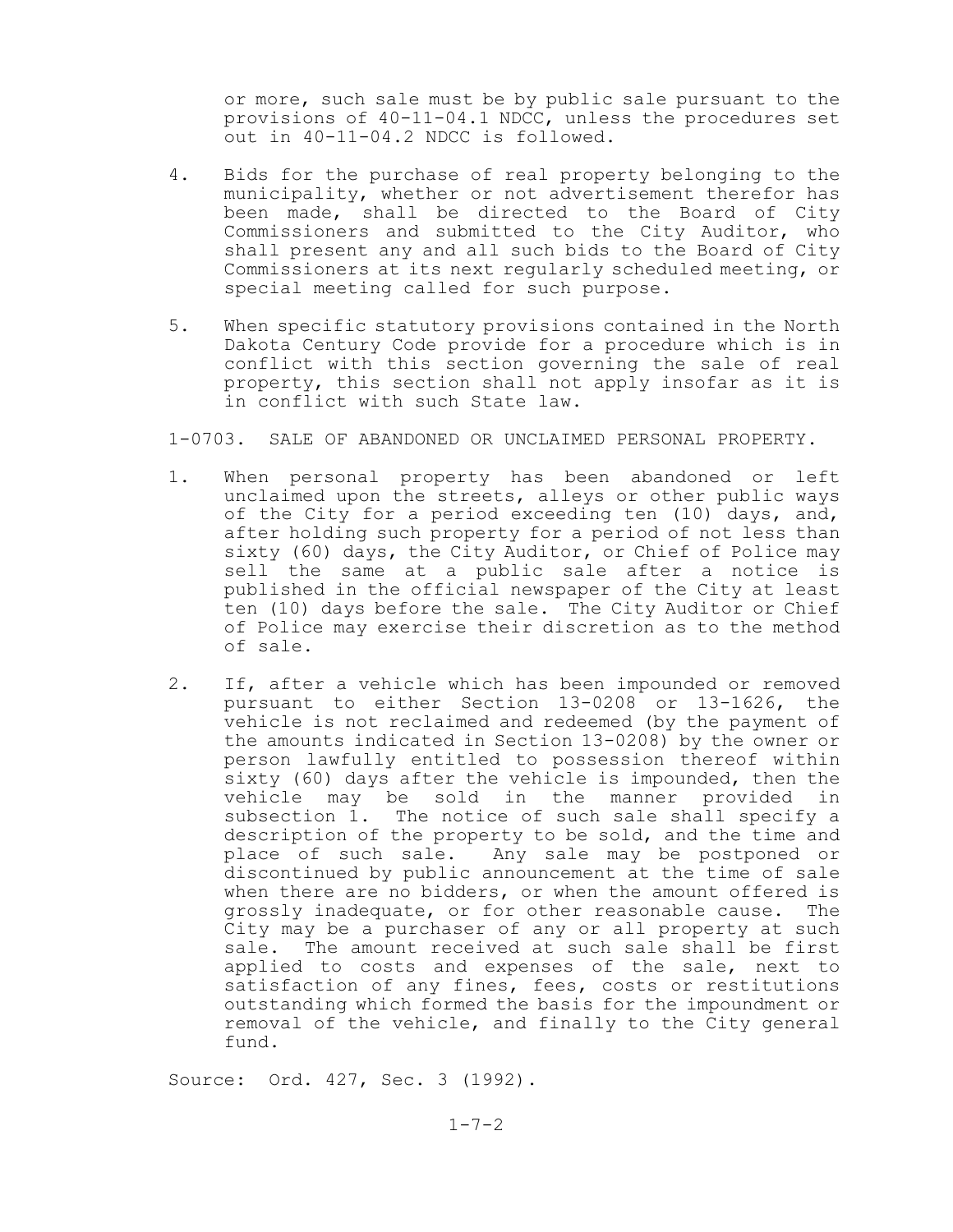1-0704. LEASE OF PUBLIC BUILDINGS. The City Commission may permit the use or lease of any public building or part thereof for any legal purpose under the terms and conditions as determined by the City Commission, which may include lease terms in excess of two (2) years. Notice of the intent to lease the building shall be published in the official newspaper of the City once each week for two consecutive weeks, with the last publication being at least ten (10) days in advance of the date set for the lease. Such lease shall be to a responsible party offering the highest return to the municipality whose use or occupation of the building shall not interfere with the use of such building for public purposes, if needed. The City Commission reserves the right to reject any and all bids for the lease. Provided, that this section shall not apply to leases entered into pursuant to Chapter 40-57 NDCC.

1-0705. LEASE OF PERSONAL PROPERTY OR REAL PROPERTY OTHER THAN BUILDINGS. The City Commission may lease personal property owned by the City, or real property, other than public buildings, owned by the City. The City Commission may determine in each case the terms and conditions of the lease, and whether or not to publicly advertise the lease of the personal property or real property.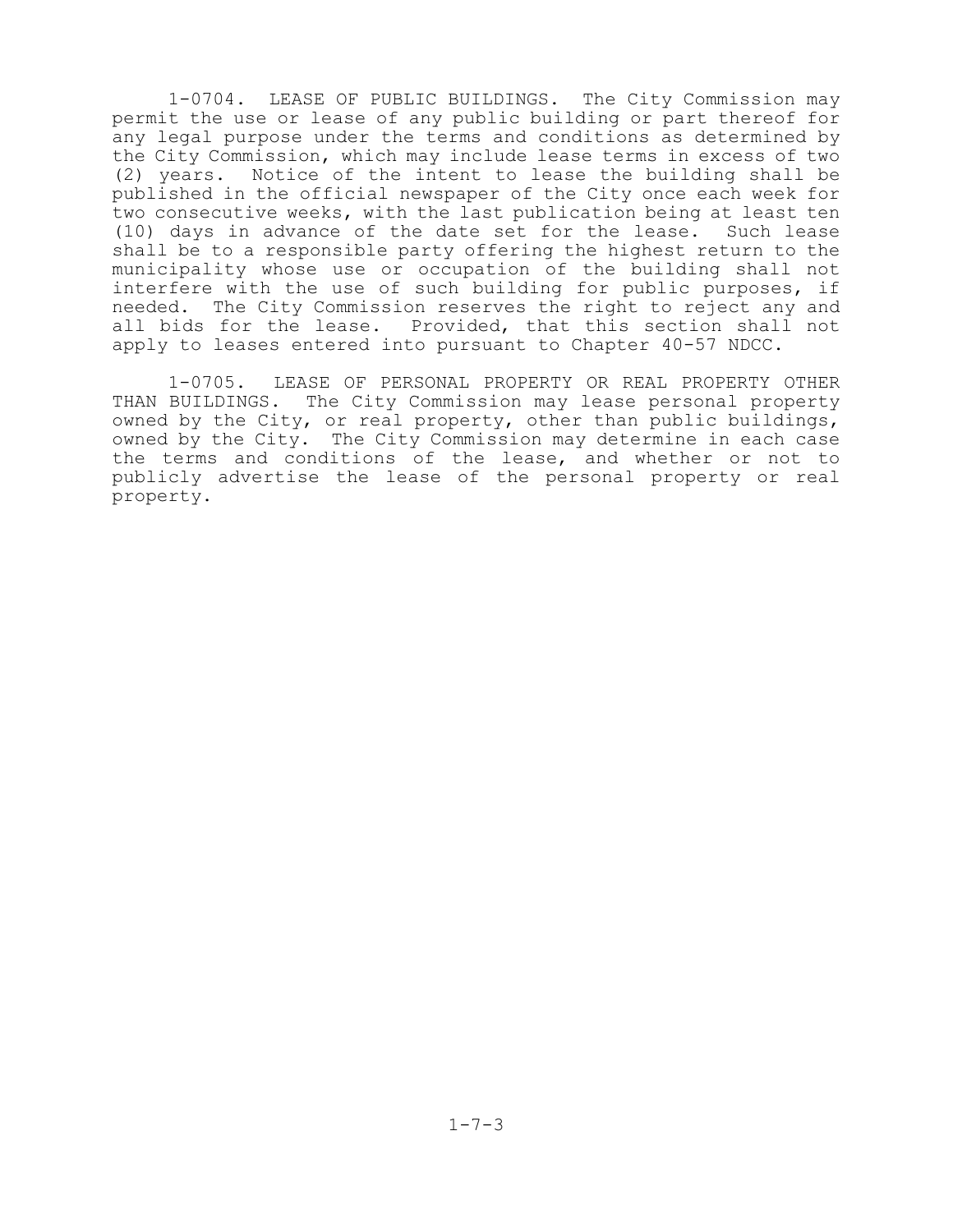### MUNICIPAL COURT

SECTIONS:

| $1 - 0801$ . | Convening of the Court.                                      |
|--------------|--------------------------------------------------------------|
|              | 1-0802. Place convened.                                      |
| $1 - 0803$ . | Jurisdiction.                                                |
| $1 - 0804$ . | Penalties - Fines - Fees. (Source: Ord. 1096, Sec. 1 - 2017) |
| $1 - 0805$ . | Sentencing Alternatives.                                     |
| $1 - 0806$ . | Factors to be Considered in Sentencing.                      |
| $1 - 0807$ . | Special Sanctions for Organizations.                         |
| $1 - 0808$ . | Imposition of Fine - Response to Non-payment.                |
| 1-0809.      | Incidents of Probation.                                      |
| $1 - 0810$ . | Conditions of Probation - Revocation.                        |
| $1 - 0811$ . | Restitution or Reparation - Procedures.                      |
| $1 - 0812$ . | Merger of Sentence - Sentencing for Multiple                 |
|              | Offenses.                                                    |
|              | 1-0813. Failure to Pay Fine or Appear in Court -- Criminal   |
|              | Offense.                                                     |

1-0801. CONVENING OF THE COURT. The municipal court of the City of West Fargo shall convene at such time and for such duration as necessary to conduct and to transact the business of the municipal court.

1-0802. PLACE CONVENED. The municipal court of West Fargo shall convene and sit at the City Hall, City of West Fargo, State of North Dakota.

1-0803. JURISDICTION. The municipal court shall have such jurisdiction and authority as is authorized by the laws of the State of North Dakota.

1-0804. PENALTIES - FINES - FEES. The penalty or fine for violation of the provisions of the West Fargo Municipal Ordinances shall be as set forth in Section 1-0211. In addition to any fine, penalty, costs, or administrative fee prescribed by state law and under Section 1-0211, the Municipal Judge has the authority to impose a crime victim and witness fee for violations of West Fargo Municipal Ordinances in which the maximum penalty includes imprisonment. The Municipal Judge has discretion to determine the amount of the fee to be assessed in each case, not to exceed the sum of Twenty-Five Dollars (\$25.00). Crime victim and witness fees imposed and paid under this section must be deposited monthly in the City treasury for allocation to the Statewide Automated Victim Information and Notification System ("SAVIN").

Source: Ord. 1096, Sec. 1 (2017)

1-0805. SENTENCING ALTERNATIVES.

1. Every person convicted of an offense who is sentenced by the court shall be sentenced to one or a combination of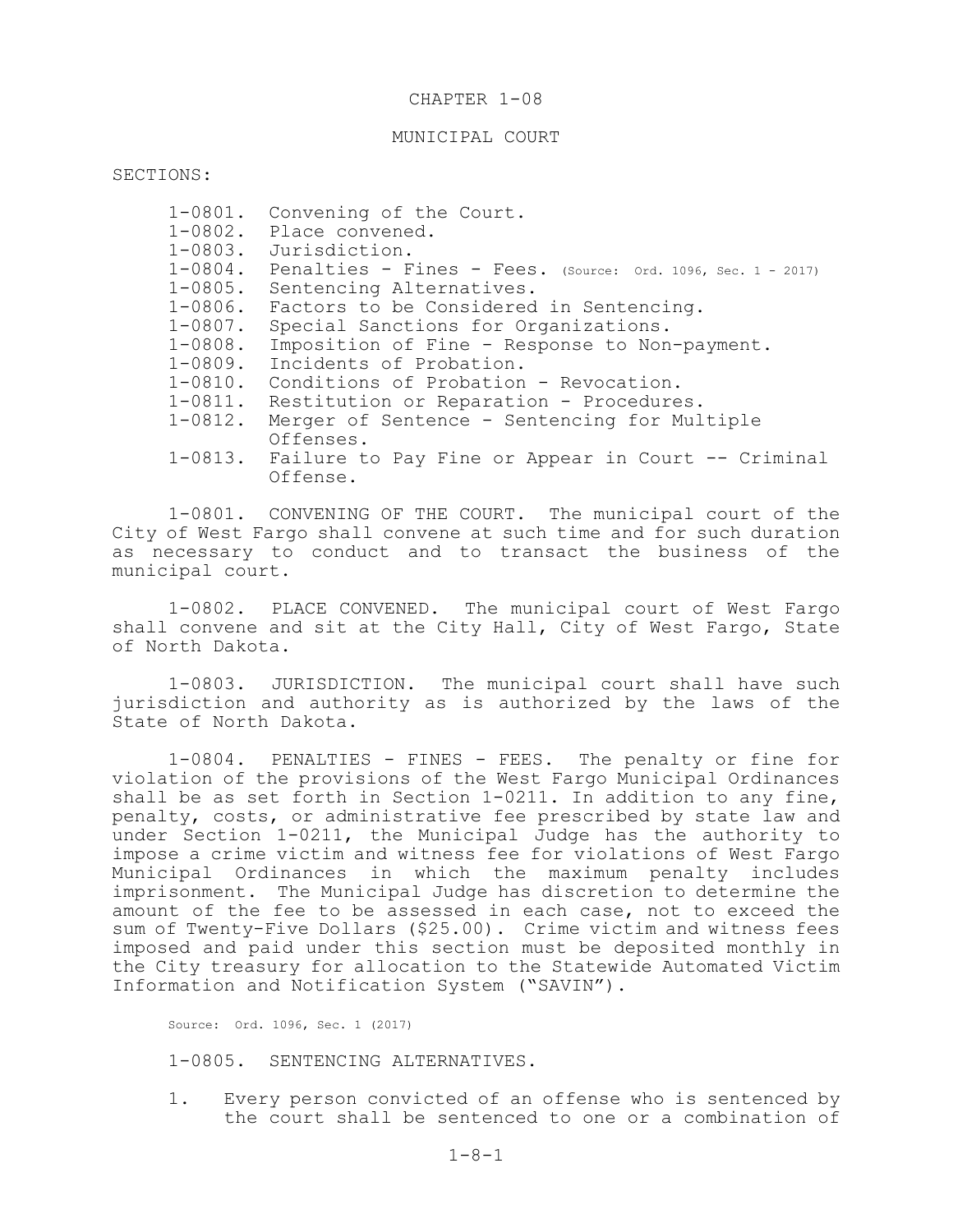the following alternatives, unless the sentencing alternatives are otherwise specifically provided in the ordinance defining the offense:

- a. Payment of the reasonable costs of his prosecution.
- b. Probation.
- c. A term of imprisonment, including intermittent imprisonment.
- d. A fine.
- e. Restitution for damages resulting from a commission of the offense.
- f. Restoration of damaged property.
- g. Work detail.
- h. Commitment to an appropriate licensed public or private institution for treatment of alcoholism, drug addiction, or mental disease or defect.

Sentences imposed under this subsection shall not exceed in duration the maximum sentences provided in Section 1-0804, or as provided specifically in an ordinance defining an offense.

This subsection shall not be construed as not permitting the unconditional discharge of an offender following conviction. Sentences under subdivisions (e) or (f) shall be imposed in the manner provided in Section 1-0805 . This subsection shall not be construed to prohibit utilization of suspension of sentence, nor shall this subsection limit the conditions which can be imposed on a probationer under Section 1-0805 .

- 2. Credit against any sentence to a term of imprisonment shall be given by the court to a defendant for all time spent in custody as a result of the criminal charge for which the sentence was imposed, or as a result of the conduct by which such charge was based. "Time spent in custody" shall include time spent in custody in a jail or mental institution for the offense charged, whether that time is spent prior to trial, during trial, pending sentence, or pending appeal.
- 3. A court may, at any time prior to the time custody of a convicted offender is transferred to a penal institution or institution for treatments, suspend all or a portion of any sentence imposed pursuant to this section.
- 4. A court may at any time prior to imposition of sentence, refer a person convicted of driving while under the influence of an intoxicating liquor or a narcotic drug, to an approved treatment facility for diagnosis. Upon receipt of the result of this diagnosis, the court may impose a sentence as prescribed in Section 1-0805 of this chapter or it may sentence the person to treatment in a facility approved by the State's Division of Alcoholism and Drug Abuse.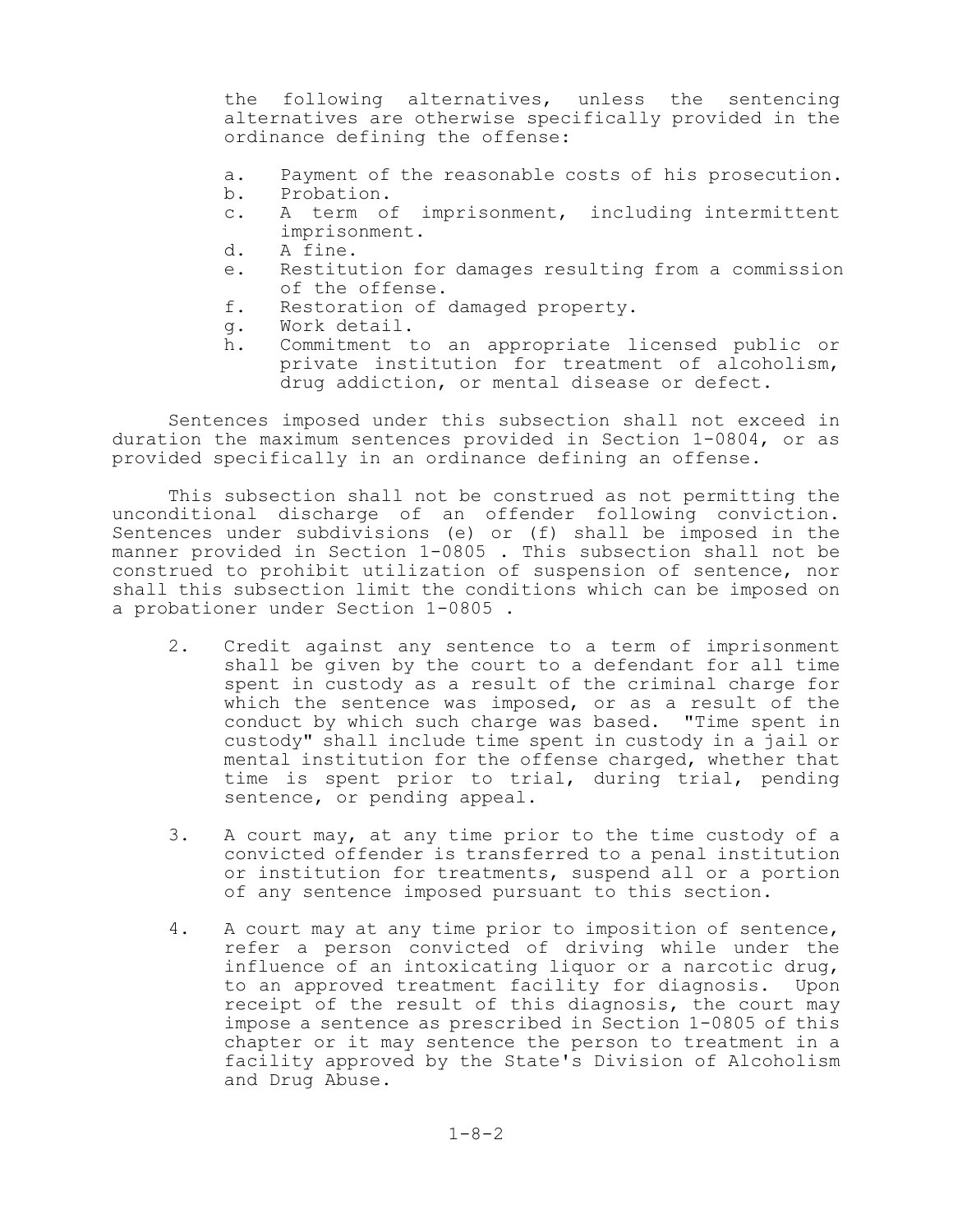- 5. All sentences imposed shall be accompanied by a written statement by the court setting forth the reasons for imposing a particular sentence. The statement shall become part of the record of the case.
- 6. If an offender is sentenced to a term of imprisonment, that term of imprisonment commences at the time of sentencing, unless, upon motion of defendant, the Court orders the term to commence at some other time.

1-0806. FACTORS TO BE CONSIDERED IN SENTENCING. The following factors, or the converse thereof where appropriate, while not controlling the discretion of the court, shall be accorded weight in making determinations regarding the desirability of sentencing an offender to imprisonment:

- 1. The defendant's criminal conduct neither caused nor threatened serious harm to another person or his property.
- 2. The defendant did not plan or expect that his criminal conduct would cause or threaten serious harm to another person or his property.
- 3. The defendant acted under strong provocation.
- 4. There were substantial grounds which, though insufficient to establish a legal defense, tend to execute or justify the defendant's conduct.
- 5. The victim of the defendant's conduct induced or facilitated its commission.
- 6. The defendant has made or will make restitution or reparation to the victim of his conduct for the damage or injury which was sustained.
- 7. The defendant has no history of prior delinquency or criminal activity, or has led a law abiding life for a substantial period of time before the commission of the present offense.
- 8. The defendant's conduct was the result of circumstances unlikely to recur.
- 9. The character, history, and attitudes of the defendant indicate that he is unlikely to commit another crime.
- 10. The defendant is particularly likely to respond affirmatively to probationary treatment.
- 11. The imprisonment of the defendant would entail undue hardship to himself or his dependents.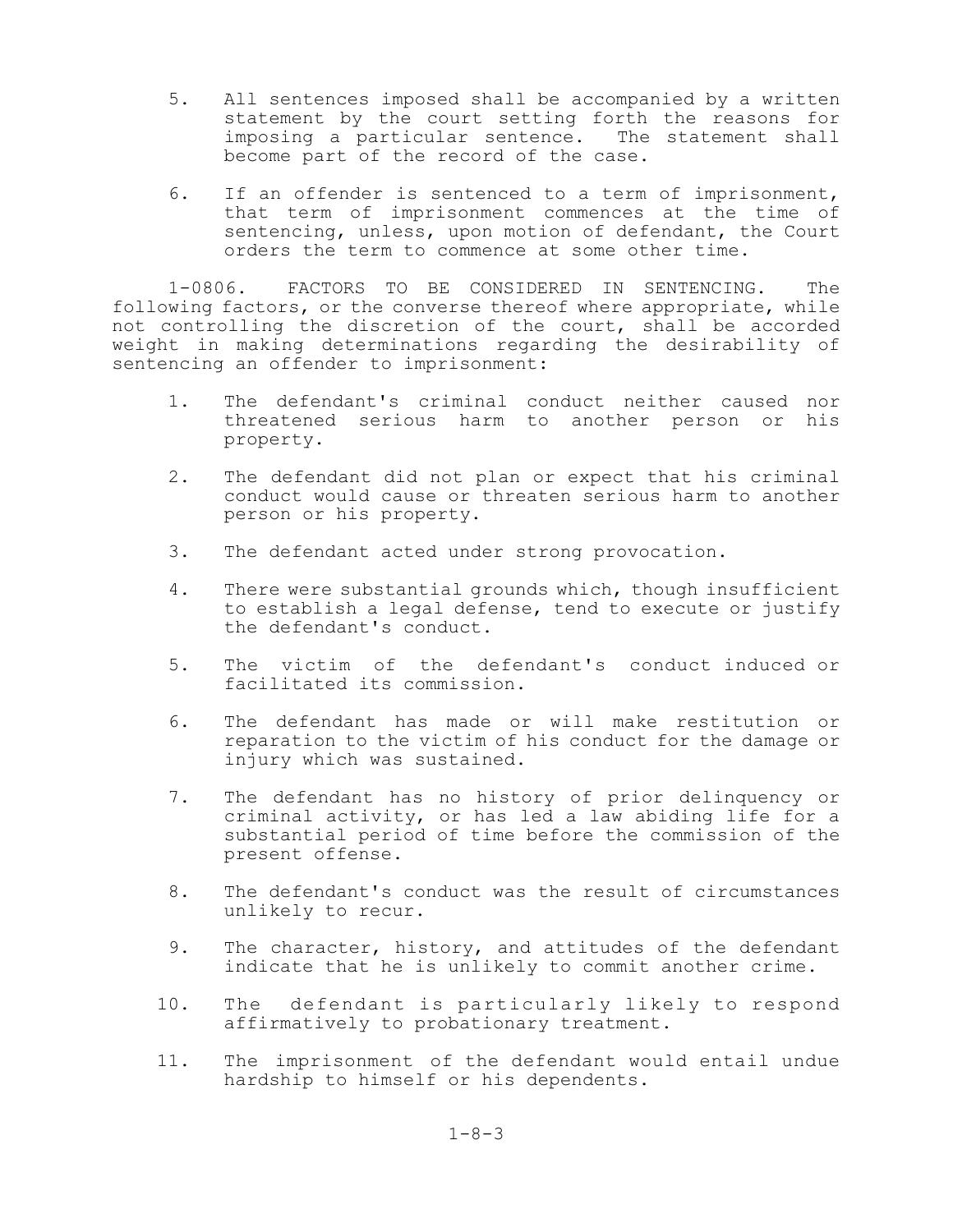- 12. The defendant is elderly or in poor health.
- 13. The defendant did not abuse a public position of responsibility or trust.
- 14. The defendant cooperated with law enforcement authorities by bringing other offenders to justice, or otherwise cooperated.

Nothing herein shall be deemed to require explicit reference to these factors in a presentence report or by the court at sentencing.

1-0807. SPECIAL SANCTIONS FOR ORGANIZATIONS. When an organization is convicted of an offense, the court may, in addition to any other sentence which may be imposed, require the organization to give notice of its conviction to the persons or class of persons ostensibly harmed by the offense, by mail or by advertising in designated areas or by designated media or otherwise.

1-0808. IMPOSITION OF FINE - RESPONSE TO NON-PAYMENT.

- 1. The court, in making a determination of the propriety of imposing a sentence to pay a fine, shall consider the following factors:
	- a. The ability of the defendant to pay without undue hardship.
	- b. Whether the defendant, other than a defendant organization, gained money or property as a result of commission.
	- c. Whether the sentence to pay a fine will interfere with the defendant's capacity to make restitution.
	- d. Whether a sentence to pay a fine will serve a valid rehabilitative purpose.
- 2. The court may allow the defendant to pay any fine or costs imposed in installments. When a defendant is sentenced to pay a fine or costs, the court shall not impose at the same time an alternative sentence to be served in the event that the fine or costs are not paid.
- 3. If the defendant does not pay any fine or costs imposed, or make any required partial payment, the court, upon motion of the prosecuting attorney or on its own motion, may issue an order to show cause why the defendant should not be imprisoned for nonpayment. Unless the defendant shows that his default is excusable, the court may, after hearing, commit him to imprisonment until the fine, or costs, or both, are fully paid or discharged by labor as provided in NDCC 40-18-12.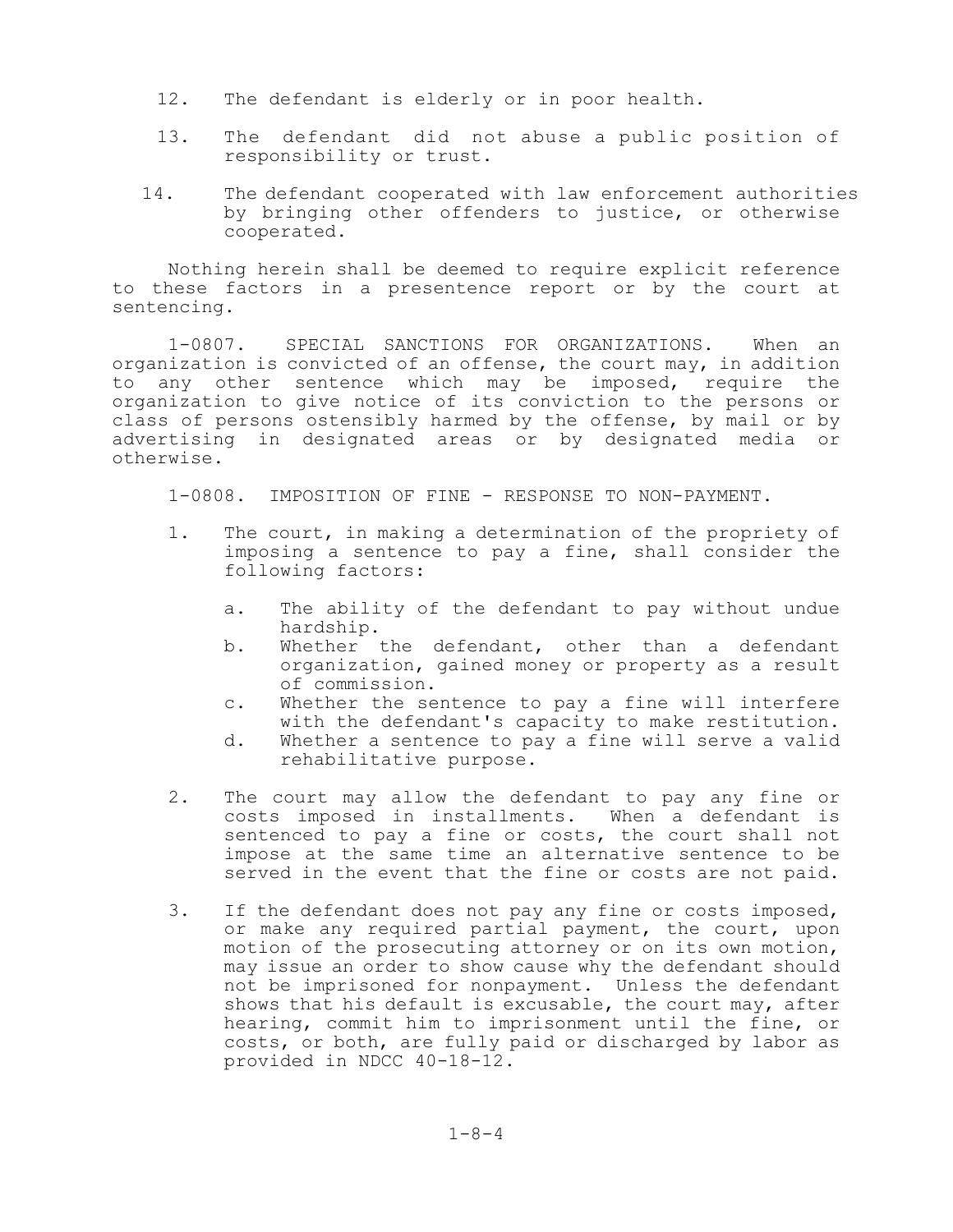The court may not commit a person under this section when the sole reason for his nonpayment is his indigency. An order of commitment under this subsection shall not be for a period in excess of thirty (30) days. As used in this subsection, "fine" does not include a fee established pursuant to Section 13-2209.

1-0809. INCIDENTS OF PROBATION.

- 1. Unless terminated as provided in subsection 2, the period during which a sentence to probation shall remain conditional and be subject to revocation is two (2) years.
- 2. The court may terminate a period of probation and discharge the defendant at any time earlier than that provided in subsection 1 if warranted by the conduct of the defendant and the ends of justice.
- 3. Notwithstanding the fact that a sentence to probation can subsequently be modified or revoked, a judgment which includes such a sentence shall constitute a final judgment for all other purposes.

1-0810. CONDITIONS OF PROBATION - REVOCATION.

- 1. The conditions of probation shall be such as the court in its discretion deems reasonably necessary to ensure that the defendant will lead a law abiding life or to assist him to do so. The court shall provide as an explicit condition of every sentence to probation that the defendant not commit another offense during the period for which the sentence remains subject to revocation.
- 2. When imposing a sentence to probation, the court may impose such conditions as it deems appropriate, and may include any one or more of the following:
	- a. Work faithfully at a suitable employment or faithfully pursue a course of study or of vocational training that will equip him for suitable employment;
	- b. Undergo available medical or psychiatric treatment and remain in a specified institution if required for that purpose;
	- c. Attend or reside in a facility established for the instruction, recreation, or residence of persons on probation;
	- d. Support his dependents and meet other family responsibilities;
	- e. Make restitution or reparation to the victim of his conduct for the damage or injury which was sustained, or perform other reasonable assigned work. When restitution, reparation, or assigned work is a condition of the sentence, the court shall proceed as provided in Section 1-0811;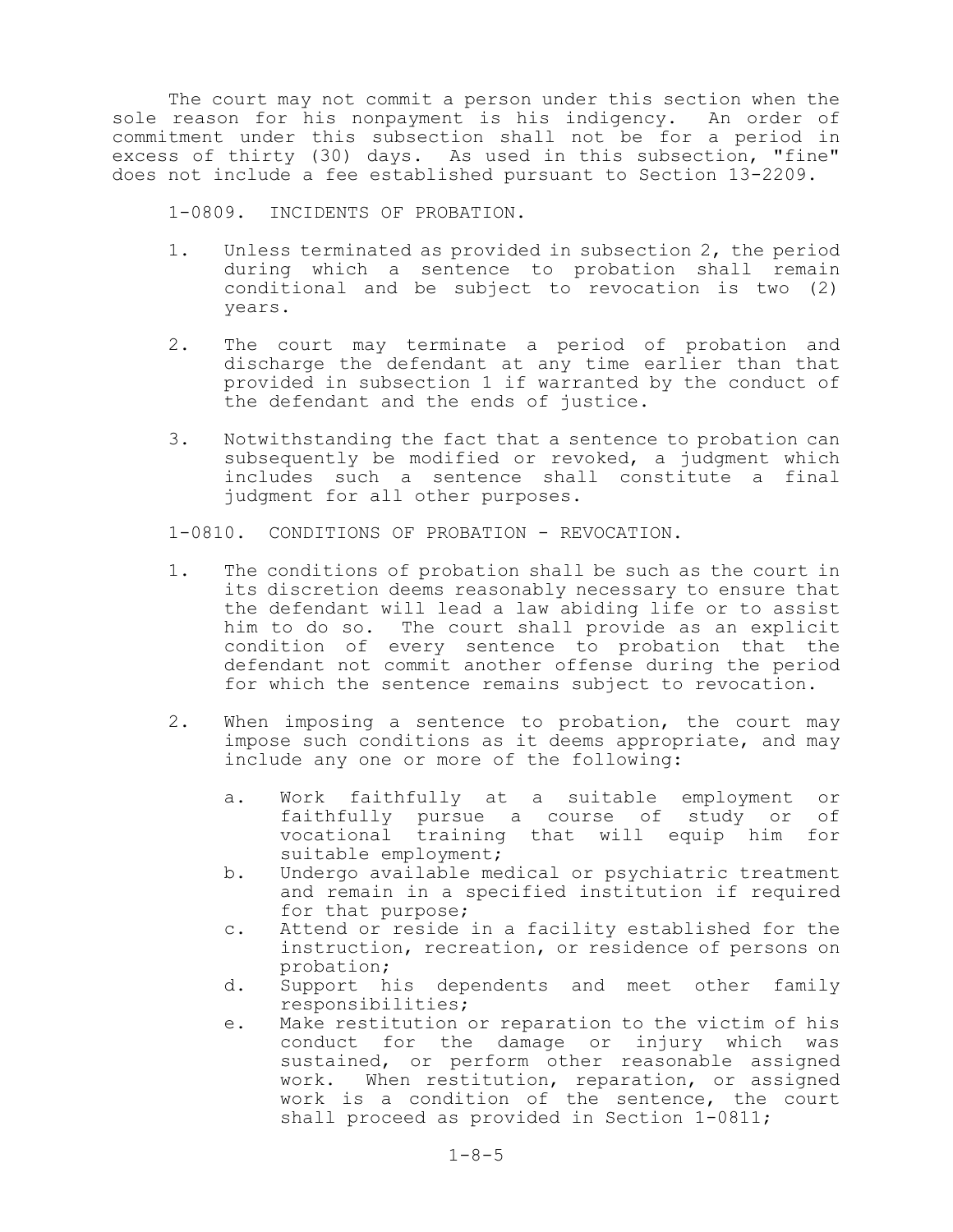- f. Pay a fine imposed after consideration of the provisions of Section 1-0808;
- g. Refrain from possessing a firearm, destructive device, or other dangerous weapon unless granted written permission by the court;
- h. Refrain from excessive use of alcohol, or any use of narcotics or of another dangerous or abusable drug without a prescription:
- i. Promptly notify the court of any change in address or employment;
- j. Remain within the jurisdiction of the court, unless granted permission to leave by the court; and
- k. Refrain from associating with known users or traffickers in narcotics, marijuana, or other controlled substances, except medical marijuana as permitted under Chapter 19-24.1 of the N.D.C.C.

Source: Ord. 1102, Sec. 1 (2017)

- 3. When a defendant is sentenced to probation, he shall be given a certificate explicitly setting forth the conditions on which he is being released.
- 4. The court may, upon notice to the probationer, modify or enlarge the conditions of a sentence to probation at any time prior to the expiration or termination of the period for which the sentence remains conditional. If the defendant violates a condition at any time prior to the expiration or termination of the period, the court may, pursuant to the procedure specified in N.D.R. Crim. P. 32(f), continue him on the existing sentence, with or without modifying or enlarging the conditions, or, if such continuation, modification, or enlargement is not appropriate, may impose any other sentence that was available under Section 1-0805 at the time of initial sentencing.
- 5. Jurisdiction over a probationer may be transferred from the court which imposed the sentence to another court of this state, with the concurrence of both courts. Retransfers of jurisdiction may also occur in the same manner. The court to which jurisdiction has been transferred under this subsection shall be authorized to exercise all powers permissible under this chapter over the defendant.

1-0811. RESTITUTION OR REPARATION - PROCEDURES.

1. Prior to imposing restitution or reparation as a sentence or condition of probation, the court shall hold a hearing on the matter with notice to the prosecuting attorney and to the defendant as to the nature and amount thereof. At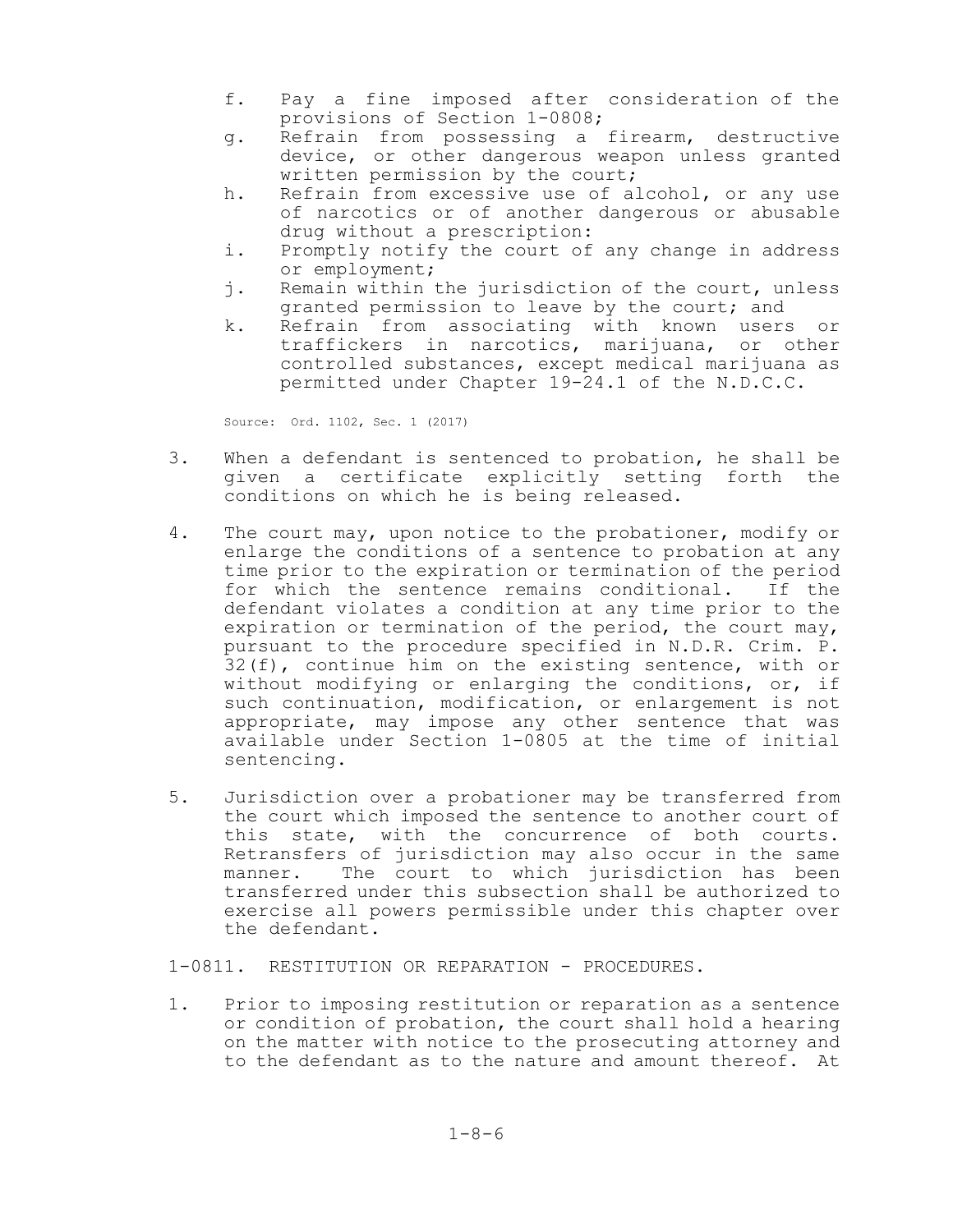or following the hearing, the court shall make determinations as to:

- a. The reasonable damages sustained by the victim or victims of the criminal offense, which damages shall be limited to fruits of the criminal offense and expenses actually incurred as a direct result of the defendant's criminal action;
- b. The ability of the defendant to restore the fruits of the criminal action or to pay monetary reparations, or to otherwise take action to restore the victim's property; and
- c. The likelihood that attaching a condition relating to restitution or reparation will serve a valid rehabilitational purpose in the case of the particular offender considered.

The court shall fix the amount of restitution or reparation, which shall not exceed an amount the defendant can or will be able to pay, and shall fix the manner of performance of any condition or conditions of probation established pursuant to this subsection. Any payments made pursuant to such order shall be deducted from damages awarded in a civil action arising from the same incident. An order that a defendant make restitution or reparation as a sentence or condition of probation may, if the court directs, be filed, transcribed, and enforced by the person entitled to the restitution or reparation in the same manner as civil judgments rendered by the courts of this state may be enforced.

2. The court may order the defendant to perform reasonable assigned work as a condition of probation, which assigned work need not be related to the offense charged, but must not be solely for the benefit of a private individual other than the victim.

1-0812. MERGER OF SENTENCES - SENTENCING FOR MULTIPLE OFFENSES.

1. Unless the court otherwise orders, when a person serving a term of commitment is committed for another offense or offenses, the shorter term or the shorter remaining term shall be merged in the other term. When a person on probation or parole for an offense committed in this state is sentenced for another offense or offenses, the period still to be served on probation or parole shall be merged in any new sentence of commitment or probation. When the court merges sentences under this subsection it shall forthwith furnish each of the other courts previously involved and the penal facility in which the defendant is confined under sentence with authenticated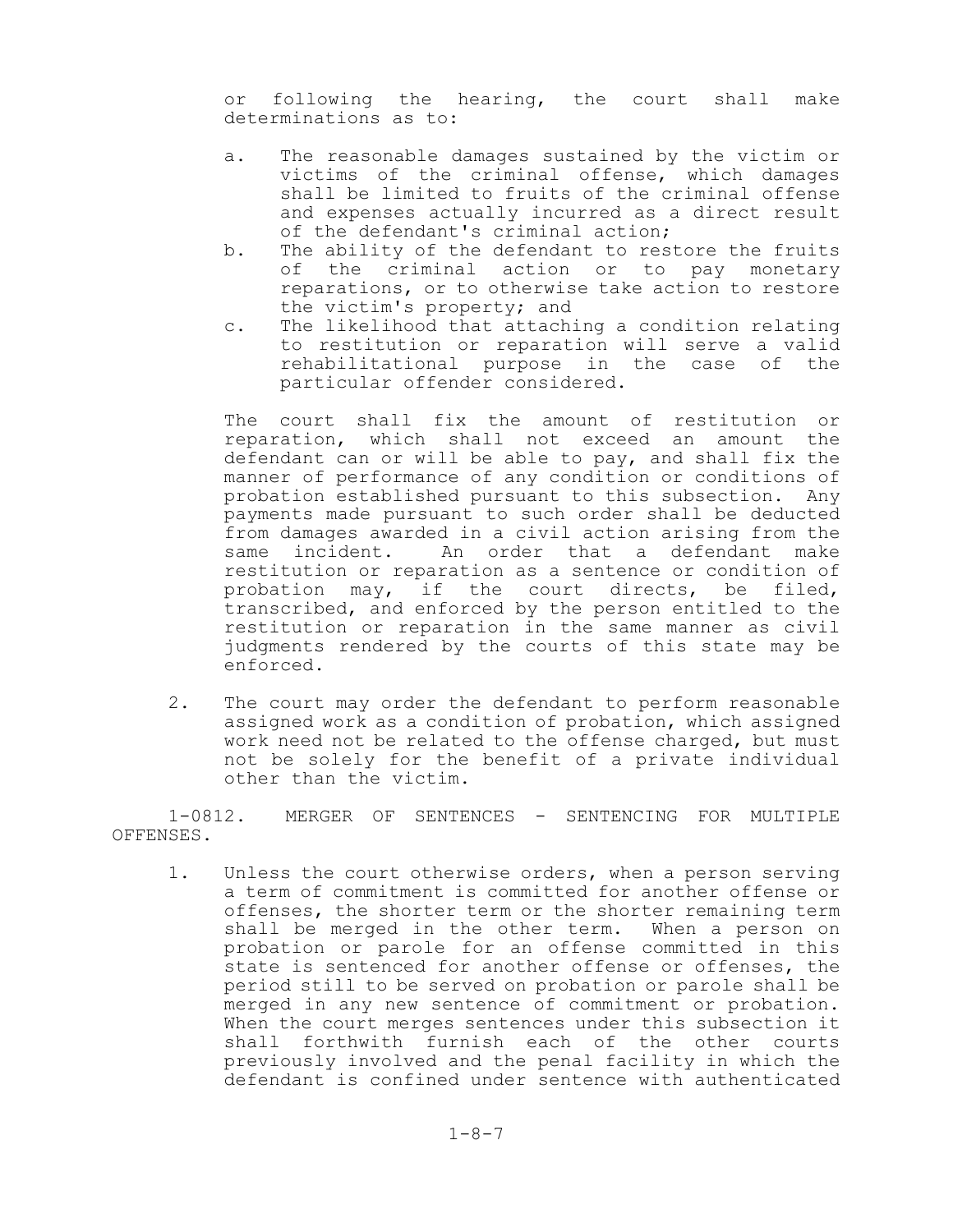copies of its sentence, which shall cite the sentences being merged. If the court has imposed a sentence which is merged pursuant to this subsection, it shall modify such sentence in accordance with the effect of the merger.

2. A defendant may not be consecutively sentenced to more than one year.

1-0813. FAILURE TO PAY FINE OR APPEAR IN COURT -- CRIMINAL OFFENSE. If a defendant willfully fails to pay any part of any fines, fees, costs or restitution imposed by the Municipal Court of the City of West Fargo, or if a defendant fails to appear for any scheduled court appearance before the Municipal Court of the City of West Fargo, then, in addition to the procedures and penalties set forth in Section 1-0808(3), the defendant shall be guilty of an offense pursuant to this section. Any person convicted under this section is guilty of a class B misdemeanor, regardless of whether the offense for which the defendant failed to pay any fines, fees, costs or restitution, or for which the defendant failed to appear, is an infraction, a misdemeanor, or a non-criminal traffic offense.

Source: Ord. 427, Sec. 1 (1992); Ord. 839, Sec. 1 (2009)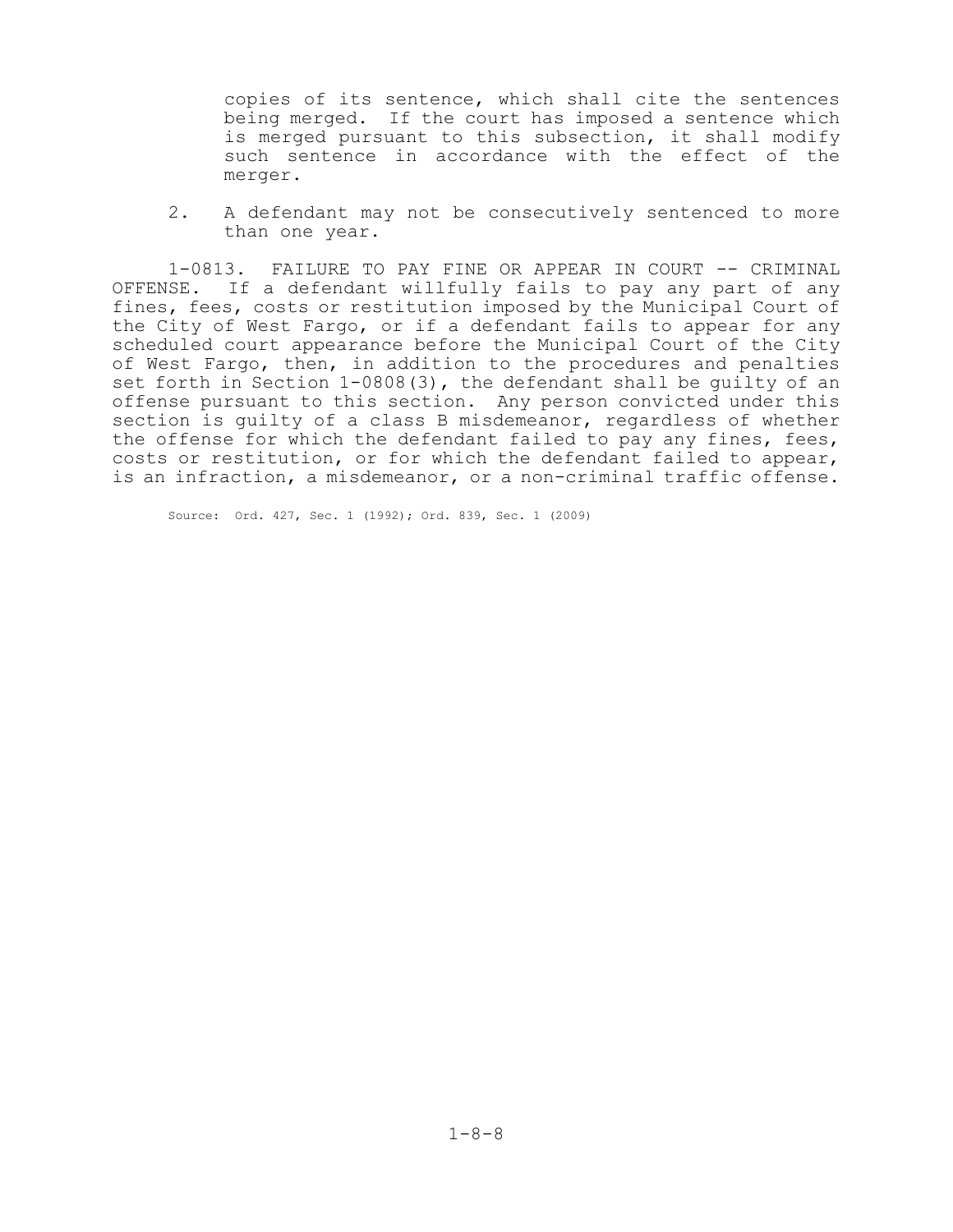#### SALES AND USE TAX.

Source: Ord. 992, Sec. 1 (2014)

SECTIONS:

| $1 - 0901$ . | Definitions.                                      |
|--------------|---------------------------------------------------|
| $1 - 0902$ . | Sales Tax Imposed.                                |
|              | 1-0903. Use Tax Imposed.                          |
| 1-0904.      | Gross Receipts of Alcoholic Beverages.            |
| $1 - 0905$ . | Gross Receipts of New Farm Machinery and New Farm |
|              | Irrigation Equipment.                             |
| $1 - 0906$ . | Exemptions.                                       |
| $1 - 0907$ . | Collection and Administration.                    |
| 1-0908.      | Contract with State Tax Commissioner.             |
| $1 - 0909$ . | Corporate Officer Liability.                      |
| $1 - 0910$ . | Dedication of Tax Proceeds.                       |
|              | 1-0911. Grandfather Clause.                       |
| 1-0912.      | Saving Clause.                                    |
|              |                                                   |
|              |                                                   |

1-0901. DEFINITIONS. All terms defined in Chapters 40-05.1, 57-39.2, 57-39.4, 57-39.5, 57-39.6, and 57-40.2 of the North Dakota Century Code (N.D.C.C.), including any future amendments, are adopted by reference. All references to the N.D.C.C. include amendments adopted by the North Dakota Legislative Assembly.

1-0902. SALES TAX IMPOSED. Subject to the provisions of N.D.C.C. § 40-05.1-06, and except as otherwise provided by this Ordinance, or the sales and use tax laws of the State of North Dakota, a tax of two percent (2%) is imposed upon the gross receipts of retailers from all sales at retail, including the leasing or renting of tangible personal property, within the corporate limits of the City of West Fargo, North Dakota and sales to any address with the City of West Fargo made by retailers not having a physical presence within the City of West Fargo using the internet, mail order, telephone, or other electronic or technological means, as provided by N.D.C.C. Chapter 57-39.2.

Source: Ord. 1135, Sec. 1 (2020)

1-0903. USE TAX IMPOSED. Subject to the provisions of N.D.C.C. § 40-05.1-06, and except as otherwise provided in this Ordinance, or the sales and use tax laws of the State of North Dakota, an excise tax is imposed upon the storage, delivery, use, or consumption within the corporate limits of the City of West Fargo, North Dakota, of tangible personal property purchased at retail for storage, delivery, use, or consumption in this City, at the rate of two percent (2%) of the purchase price of the property. An excise tax is imposed on the storage, delivery, use, or consumption within the corporate limits of the City of West Fargo. The tax imposed hereunder shall apply to all taxable transactions under N.D.C.C. Chapter 57-40.2.

Source: Ord. 1135, Sec. 2 (2020)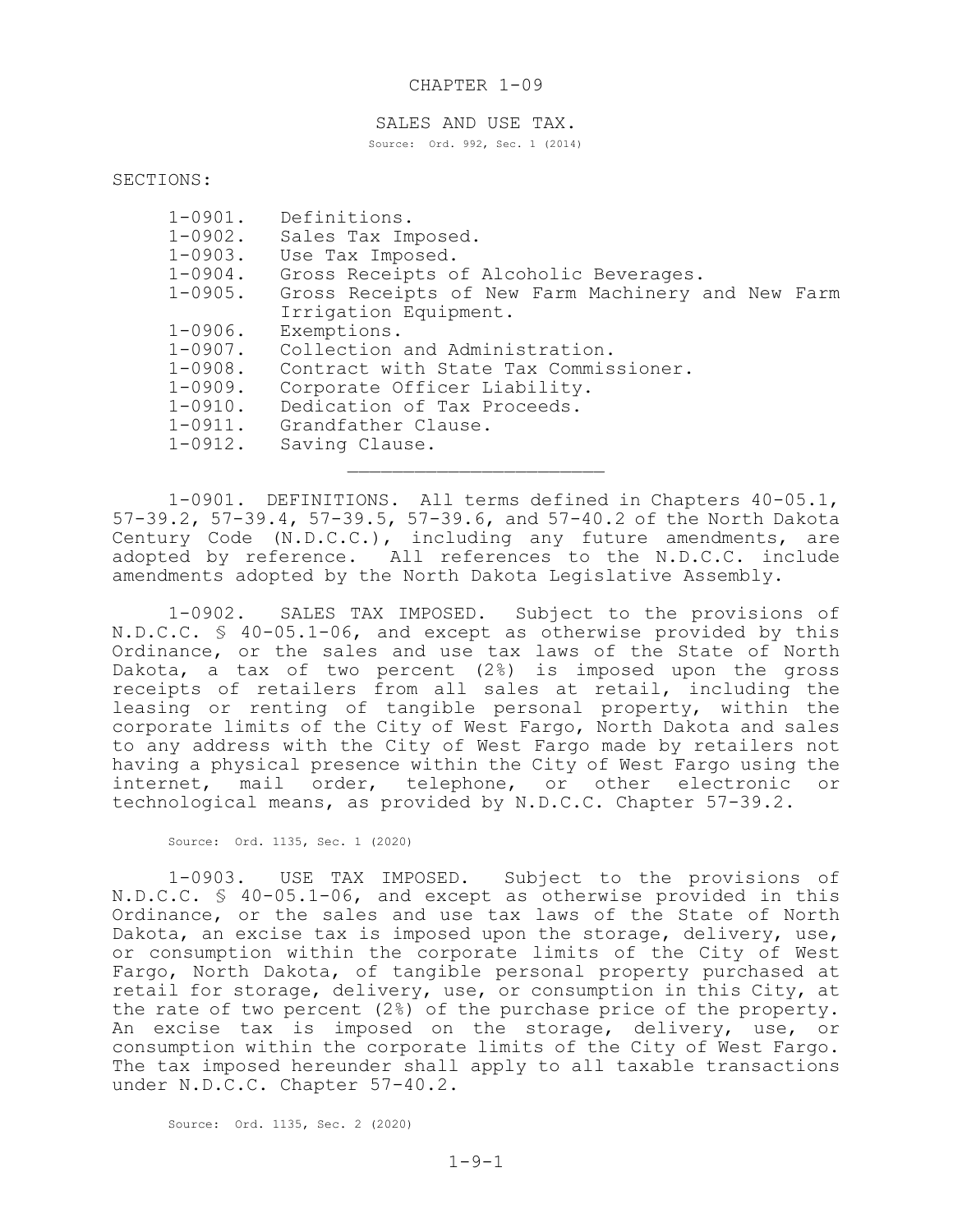1-0904. GROSS RECEIPTS OF ALCOHOLIC BEVERAGES. Subject to the provisions of N.D.C.C. § 40-05.1-06, and except as otherwise provided in this Ordinance, a gross receipts tax of two percent (2%) is imposed upon all gross receipts from the sale of alcoholic beverages within the City. A person who receives alcoholic beverages for storage, use, or consumption in this city is subject to tax on storage, use, or consumption of those alcoholic beverages at the rate of two percent (2%).

1-0905. GROSS RECEIPTS OF NEW FARM MACHINERY AND NEW FARM IRRIGATION EQUIPMENT. Subject to the provision of N.D.C.C. § 40-05.1-06, and except as otherwise provided in this Ordinance, a gross receipts tax of two percent (2%) is imposed upon all gross receipts from the sale of new farm machinery and new farm irrigation equipment within the City. A person who receives new farm machinery or new farm irrigation equipment for storage, use, or consumption in this city is subject to tax on storage, use, or consumption of that machinery and/or equipment at the rate of two percent (2%).

1-0906. EXEMPTIONS. All sales, storage, use, or consumption of tangible personal property which are exempt from imposition and computation of the sales or use tax of the state of North Dakota are specifically exempt from the provisions of this article.

1-0907. COLLECTION AND ADMINISTRATION. Where not in conflict with the provisions of this Ordinance, the provisions of N.D.C.C. Chapters 40-05.1, 57-39.2, 57-39.4, 57-39.5, 57-39.6, and 57-40.2, and all administrative rules adopted by the Tax Commissioner, pertaining to the collection and administration of the retail sales, use, and gross receipts tax, including provisions for liability, refund, penalty, interest or credit, govern the administration by the North Dakota Office of State Tax Commissioner (hereinafter "Tax Commissioner") of the taxes imposed by this Ordinance.

1-0908. CONTRACT WITH STATE TAX COMMISSIONER. The City Administrator/Auditor for the City of West Fargo is hereby authorized to contract with the Tax Commissioner for the administration and collection of taxes imposed by this chapter. The City Auditor has all powers granted the Commissioner and, in the absence of a valid contract with the Commissioner or failure of the Commissioner to perform the delegated duties, shall perform these duties in place of the Commissioner.

1-0909. CORPORATE OFFICER LIABILITY. Officers of any corporation required to remit taxes imposed by this article are personally liable for the failure of the corporation to file required returns or remit required payments. The dissolution of a corporation shall not discharge an officer's liability for a prior failure of the corporation to make a return or remit the tax due.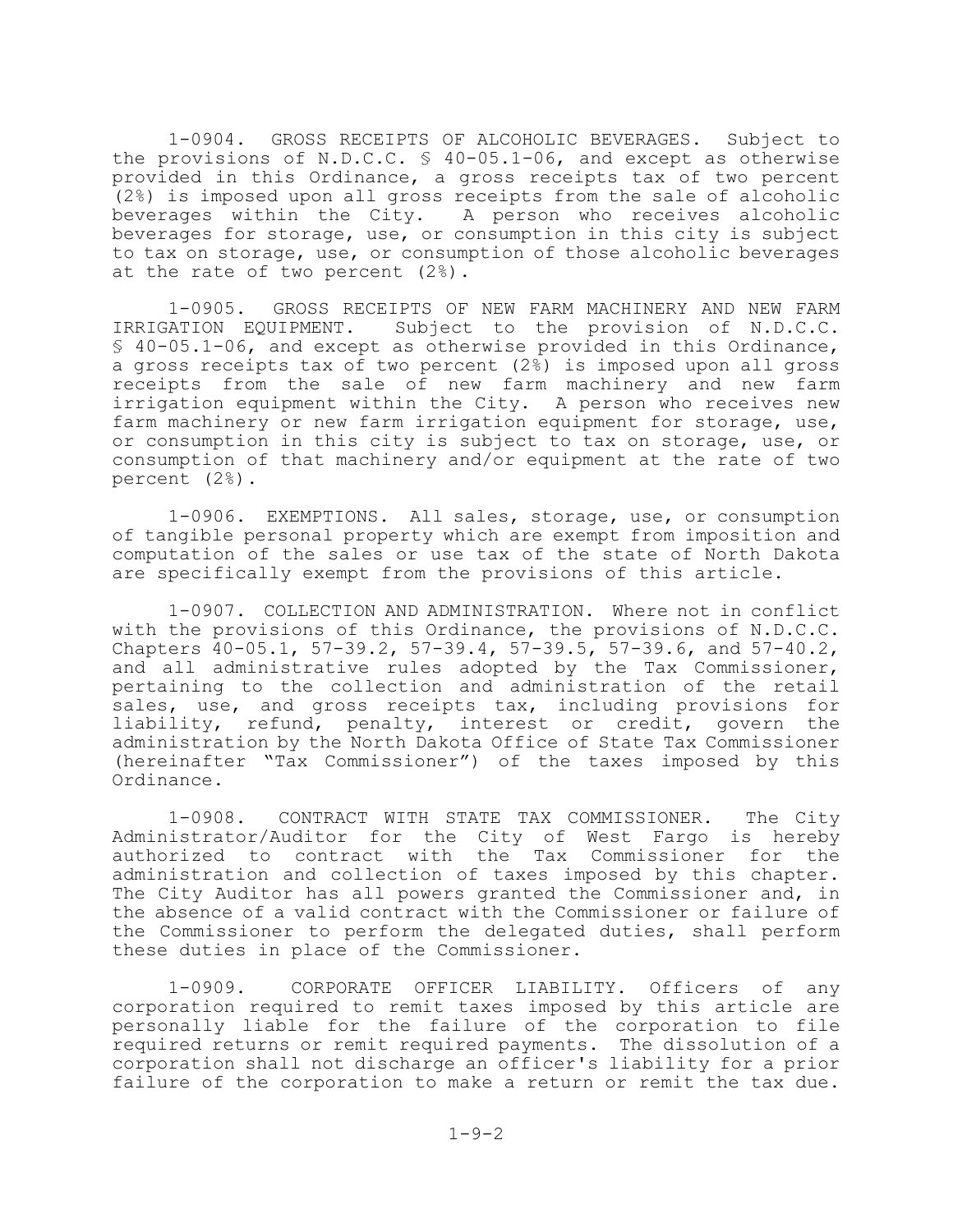The tax, penalty, and interest due may be assessed and collected pursuant to the provisions adopted by this article.

1-0910. DEDICATION OF TAX PROCEEDS. All fees, taxes, penalties and other charges imposed and collected under this chapter, less administrative costs shall be dedicated and utilized with City Commission consent only for infrastructure, improvements, including publicly-owned utilities and buildings, job creation, and business retention, expansion and recruitment. Use of sales tax proceeds for job creation, business retention, expansion and recruitment shall include, but not be limited to, payment of special assessments and payment or reimbursement of land acquisition costs. Proceeds collected pursuant to this chapter from such sales and use tax, may be used to make direct payments of costs for the above purposes, or may be pledged to amortize bonds or other debt instruments which may be sold to finance such costs. All revenues raised and collected under this chapter, less administrative expenses, shall be dedicated as follows:

- 1. Twenty-five percent (25%) of the two percent (2%) City sales and use tax shall be dedicated for economic and job development.
- 2. Seventy-five percent (75%) of the City's two percent (2%) City sales and use tax shall be dedicated to infrastructure and improvements.

1-0911. GRANDFATHER CLAUSE. With respect to the purchase price of tangible personal property used by a contractor or subcontractor to fulfill a contract as defined in N.D.C.C. § 57-40.2-03.3, the tax imposed by this section applies only to bids submitted on or after the effective date of this Ordinance.

1-0912. SAVING CLAUSE. Should any section, paragraph, sentence, clause or phrase of this ordinance be declared unconstitutional, or invalid for any reason, the remainder of this ordinance shall not be affected thereby.